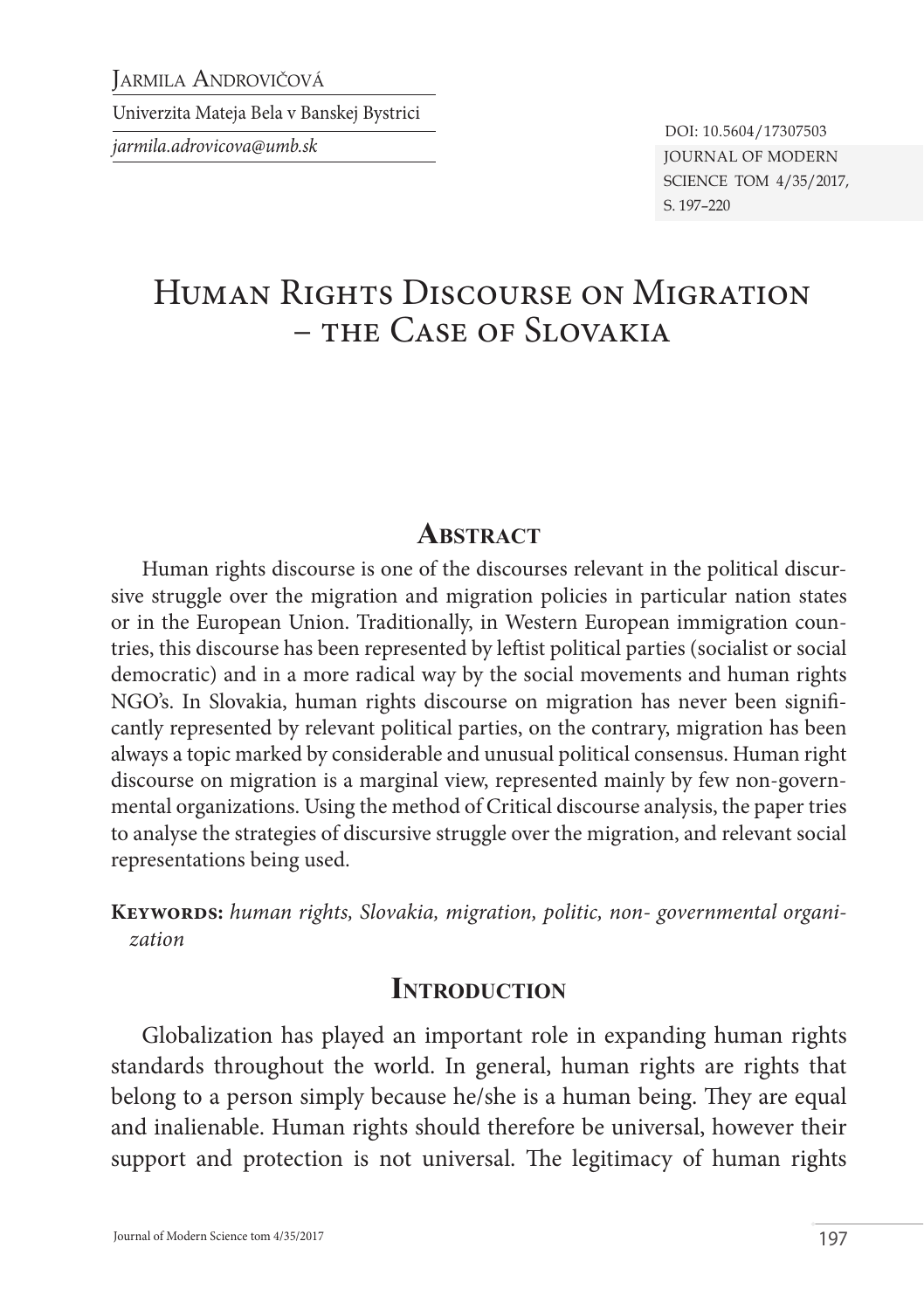standards is generally accepted and the aim of the international community is to socialize dissenting states to institutionalize these principles. The rights of migrants in the context of human rights standards are a highly controversial topic. For this reason, human rights discourse on the rights of migrants can be said to be an anti-hegemonic discourse, oriented against the status quo as it focuses on rights that are not generally accepted. Power-position of the human-rights discourse on migration is thus very ambivalent. On one hand it can appeal to the generally accepted notion of human rights, on the other hand, human-rights of migrants are not sufficiently codified in the national or international law and often contradict other legal principles (citizenship, right of the state to control who can enter its territory). Also in practice, the implementation of these principles can contradict other principles and values (most often the need of the state to ensure the security of its citizens).

Human-rights discourse is one of the key discourses that constitutes migration discursive field in global, European, as well as on the national level. I will analyse human-rights discourse on migration in Slovakia, where it has a specific, but rather marginal position. The general methodological frame of my paper is so called discourse analysis. The most important theoretical and methodological assumption of discourse analysis is that language as a discourse creates performative effects in the social reality. It is to say that words may significantly change and influence the non-language world of social practice. Language is thus not only the description of a social practice but it is the social practice itself. Through the analysis of the language it is thus possible to reconstruct the meaning of the social action. It is not to say that the non-language practice can be revealed solely through the language practice and that it is reducible to it. To analyse discourse means for me to search for the rules that constitute social practice: to analyse why, how and where do these rules apply. This is not possible without analysis of the language – relevant texts shaping this practice, but always it is important to take into account the non-language institutional practice. Then we can say that the discourse is the whole of the meanings forming the rationality of the social action. It means certain frameworks of rules that specify which things are good, correct, true and meaningful. This approach is typical for example, for Mouffe and Laclau's (2001) theory of discourse, but as well for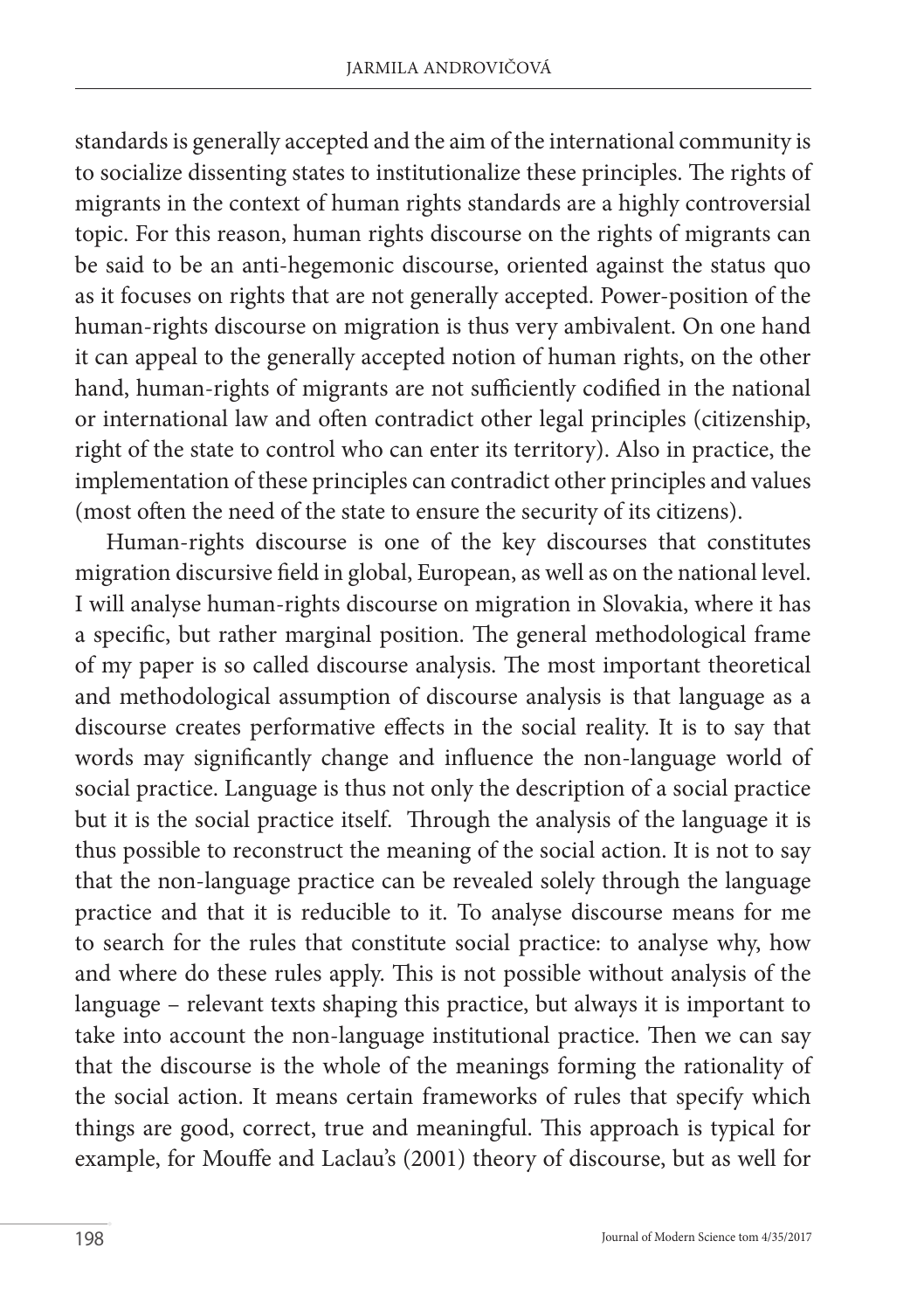Michel Foucault (2006). In my paper I analyse important political strategic documents of Slovak Republic in area of migration, materials of relevant nongovernmental organisations (e.g. their web pages, publications, brochures) and as well I conducted several interview with representatives of these NGO's. The relevant period of my analysis is from 2007 when Slovakia entered the Schengen Union.

The discourse analysis in connection to migration is quite examined topic in the social sciences. Most authors have payed attention to the analysis of so called security discourse and securitization of migration (e.g. Buonfino, 2004; Huysmans, 2000; Bigo, 2002a, 2002b and others). Identification and further analysis of so called human-rights discourse on migration from the discourse analysis perspective is not that common. This is due to the fact that theoreticians of discourse analysis often come out from a critical perspective directly stemming from the defence of human rights (see e.g. Wodak, Meyer, 2009). There are, of course, some critical analyses of human rights discourse, but not so often in relation to migration. For example, ethnographic criticism according to which the human rights perspective is a eurocentrist view of the world (Pollis, Schwab, 1980). Other authors emphasize that human rights discourse reduces its objects to the victims that the "civilized" West is supposed to take care which depoliticizes and silences their own political demands (Brown, 2004). A similar argument is used by A. Sczepanik (2009) in her analysis of the functioning of NGOs assisting refugees in the Czech Republic. Some sociologists have further criticized the fact that human rights are often studied too abstractly, only in the legal scope (Estévez, 2012).

### **Human rights discourse on migration as a counter-hegemonic discourse**

As we have already mentioned, the legitimacy of certain human rights standards is considered to be non-problematic, the international community guides the observance of these rights, the governments of significant part of the world accept these rights at least in the rhetoric (although there may be a violation of these rights in the practice). The interpretation of what is or is not a violation of such a human rights standard may differ to a certain extent, but there is a certain consensus, and in the extreme cases, there is an arbitrator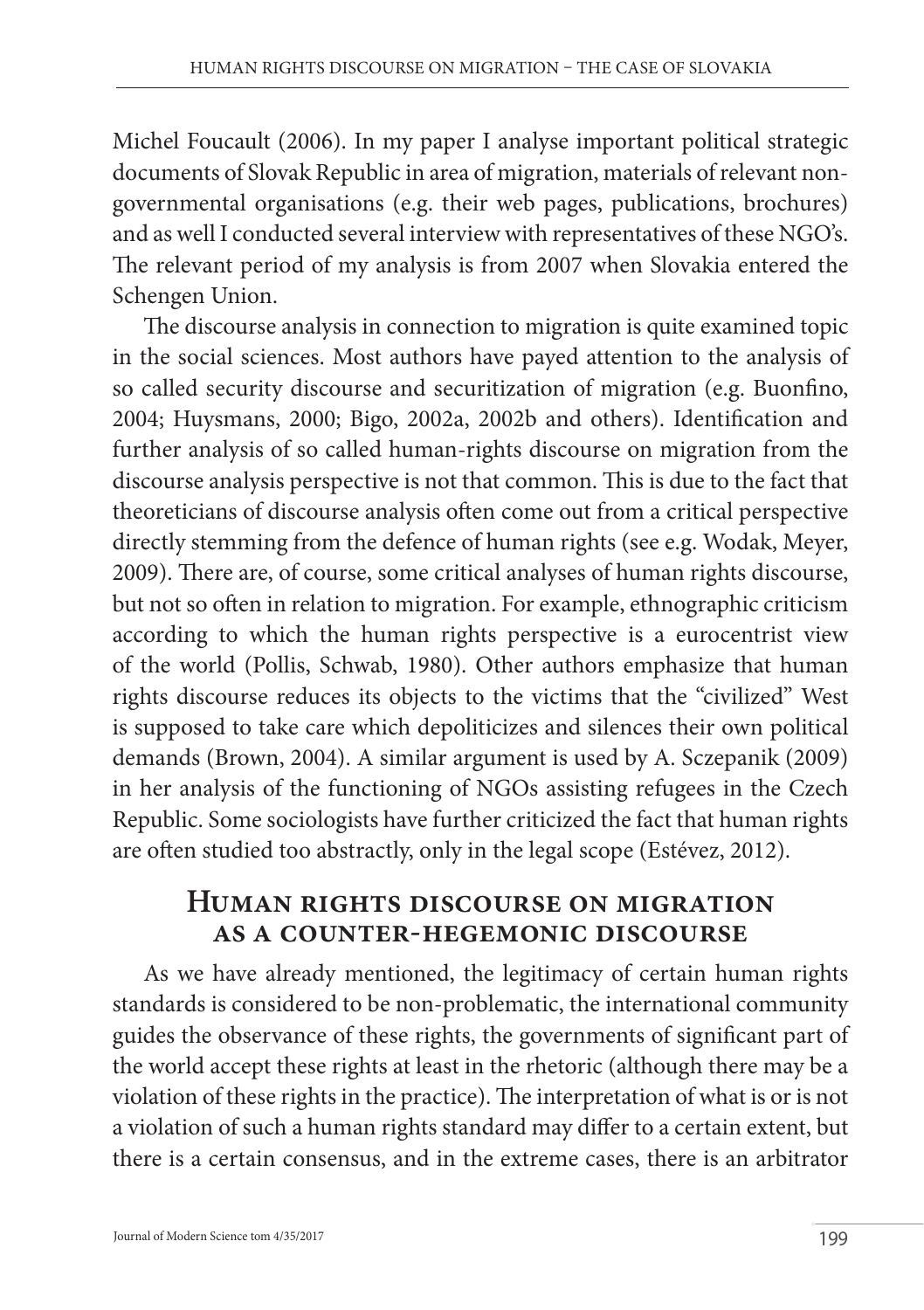who decides that is officially accepted (e.g. the European Court of Human Rights). Basok (2009) calls these human rights as hegemonic human rights norms: "Hegemonic human rights norms are congruent with liberal notions of formal equality between individuals and individual freedom from coercion, as well as principles of national sovereignty while counter-hegemonic human rights values are the ones that in one way or another challenge the status quo, either by undermining the political economic foundations of liberal democracies and/or the principles of national sovereignty" (Brysk, In Basok, 2009, p. 187). Human rights standards have become widely accepted if they: "resonated with such principles of modernity as equality, protection of vulnerable groups, relying on existing principles, based on transformative historical moments and being defended with comprehensible and persuasive key moral actors" (Ibidem).

An example of human rights discourse that goes beyond the level of hegemonic human rights standards is the United Nations Convention on the Protection of the Rights of All Migrant Workers and Members of Their Families, which by defining (albeit with restrictions) the rights of undocumented migrants represents a challenge to the Westphalian principles of the organization of the world. A stronger representative of this type of discourse is the so-called discourse of the "open borders" or the idea of a world without borders, advocated by some academics, non-governmental organizations, and left-wing social movements. Basok (2009) introduces three notions of the discourse of open borders. The most conservative variant supports human right to migrate and have access to a limited set of rights in the target country, but does not emphasize the automatic right to naturalization. Ottonelli (In Basok, 2009, p. 189) opposes restrictive immigration measures and emphasizes the right of people to form their social relations with other people freely while accepting structural limits of rights for non-citizens. The most radical version of the discourse of "open borders" calls for the unlimited right of people to move and receive economic and social benefits (Düvell, 2003, Jordan and Düvell, 2003, In Basok, 2009). This approach is based on the idea of global forms of governance where social rights will be guaranteed to everyone on the principle of "global" or "cosmopolitan" citizenship. The third, central position recognizes the legitimacy of the national state to restrict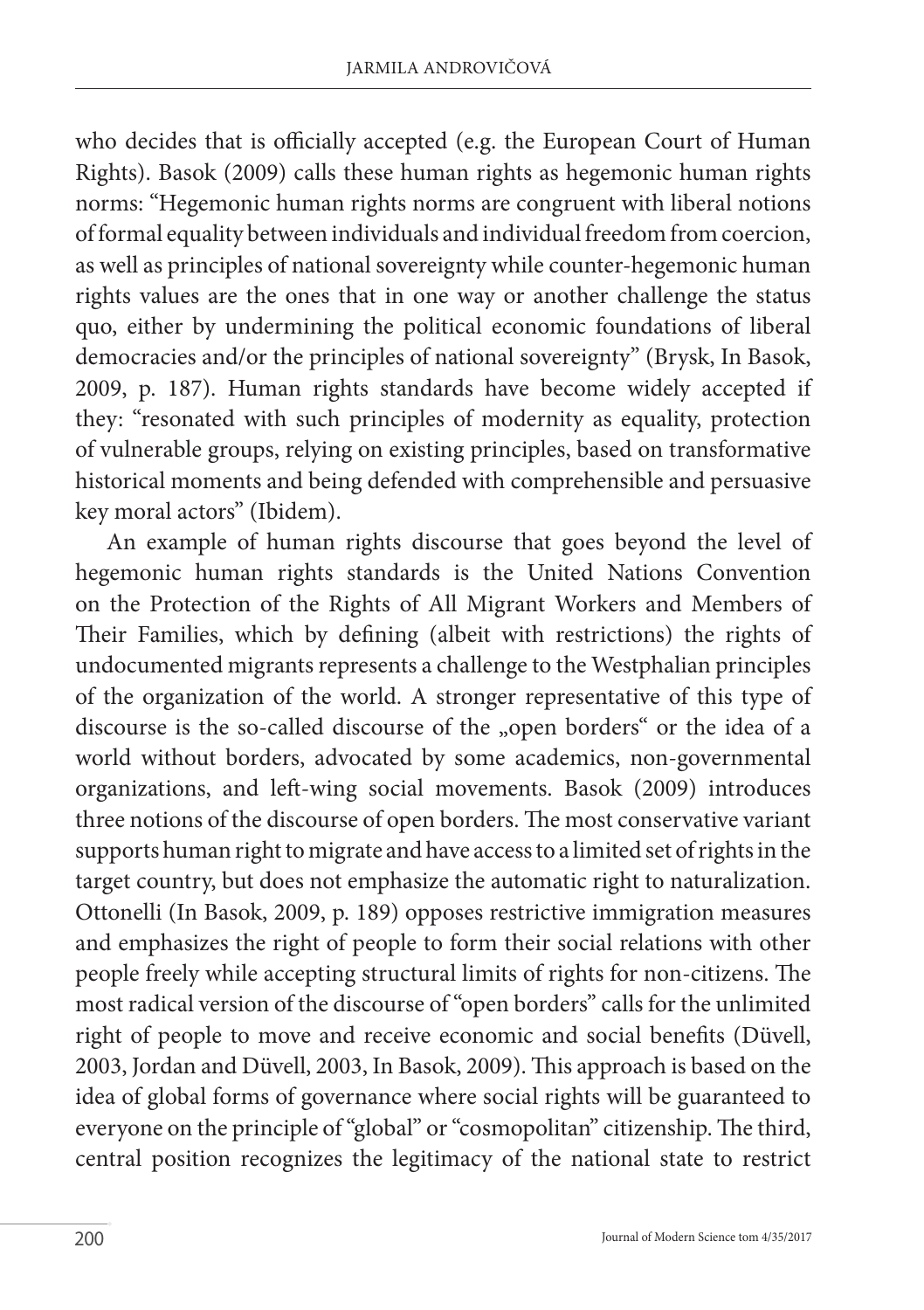the economic and social rights of its citizens, but advocates the freedom of movement and the right of all migrants to become citizens (Bauböck, 1994, Carens 1987, 2000 In Basok 2009, p. 190).

According to Fraser (2005, p. 84), migrants' advocates invoke a post-Westphalian principle, and thus seek "to change the very grammar of framesetting – and thereby to reconstruct the meta-political foundations of justice for a globalizing world". These ideas being anti-hegemonic do not attract the attention of politicians and have a minimal impact on social and political practice. Organizations and activists fighting for migrants rights from this perspective however often rely on the arguments coming out from the recognized human rights principles and other acceptable arguments. They thus come to some contradiction between the ideological background of their goals and the ways in which they are pursued. Basok (2009) pointed out the situation of activists in her research of Canadian and American activists fighting for migrant rights. In advocating migrants' rights they must refer to rules and principles that are anchored in the law or regarded as legitimate, even though they regard them as principally wrong. For example, they point to the economic benefits of these migrants, although they don't see the economic benefits as principal argument.

Chandler (2002, p. 1) emphasizes that human rights discourse appears to go beyond the liberal democratic framework to aspire to a broader normative project of human progress, which celebrates the universal nature of humanity. This radical aspiration is reflected through the development of a human-centred approach to global questions, putting the value of human dignity above the search for economic gain or the narrow interests of particular national governments. According to Chandler, human rights discourse contains three key principles that make it possible to believe that it can potentially make a radical change of the principles of functioning of the international community. Firstly, it is the principle of universality, secondly, the idea of empowering those who do not have the power and to active support of those who are, for various reasons, in a minority position (individuals, ethnic minorities or excluded groups in society). And thirdly, it is a human-oriented approach in which the principles of ethics and morality are more important than certain ideologies or political schemes like the right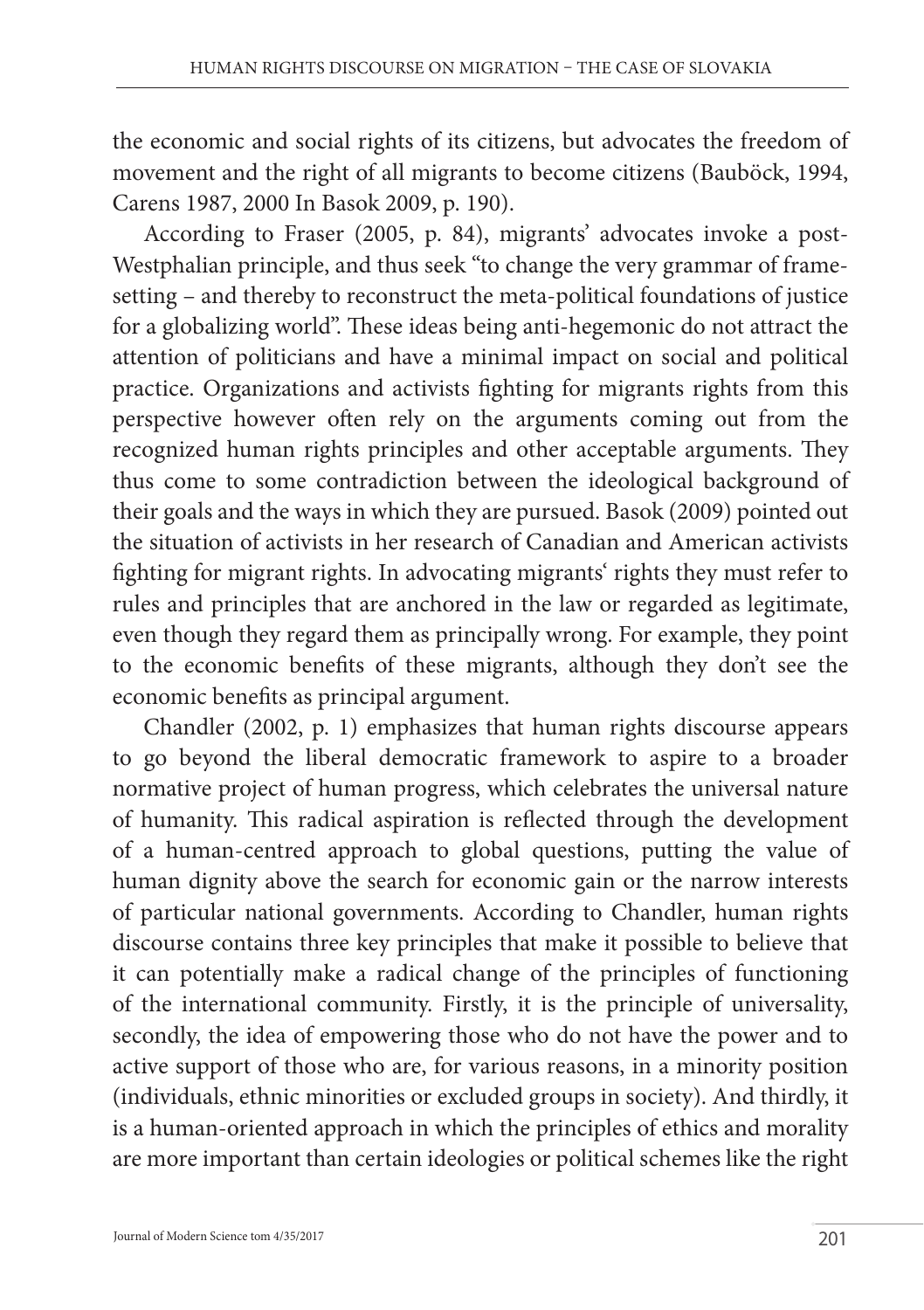or the left. While politics is perceived as an expression of interests or rivalry of ideas, human rights add legitimacy to institutional consensus and the fact that they are perceived as expressing altruism and collective values of the moral community, expressing a certain moral consensus (Ibidem, p. 7).

On the other hand, in practice, we can meet with what we might call the occupation or emptying of human rights discourse. Appealing to human rights has become a natural part of the political language. The consensus on human rights (in their generally recognized form) has made them a natural part of political documents and language. A part of the political spectrum is even very active in defending human rights principles, but most often it touches only recognized hegemonic human rights standards. Human rights discourse is adopted by national governments, non-governmental organizations or the media. As Chandler (2002, p. 2) reminds, the prioritization of human rights issues has changed the language and institutional practice of international relations. International organizations, including the United Nations, NATO, the International Monetary Fund, or the World Bank, it means – including those whose mandates seem to have nothing in common with human rights, have learned to use the language of human rights. However, according to a number of critiques, in this form human rights discourse is losing its radical charge and instead of calling for political and economic inequalities within the international system, it rather helps re-establish new hierarchies, controls and regulations.

### **Human rights discourse in Slovakia**

In Slovakia as well referring to human rights of migrants and advocating their respect is part of government policies and documents. The rights of migrants are included in a special chapter of the *National Strategy for the Protection and Promotion of Human Rights in the Slovak Republic* where it is stated: "All migrants have the same rights, including economic, social and cultural rights that cannot be denied by their nationality or migration status" (Government of Slovak Republic, 2009). At the same time, the document highlights the "prohibition of discrimination which ensures equal protection for both nationals and foreign nationals... there are few exceptions to the principle of non-discrimination, such as the right to vote and to be elected and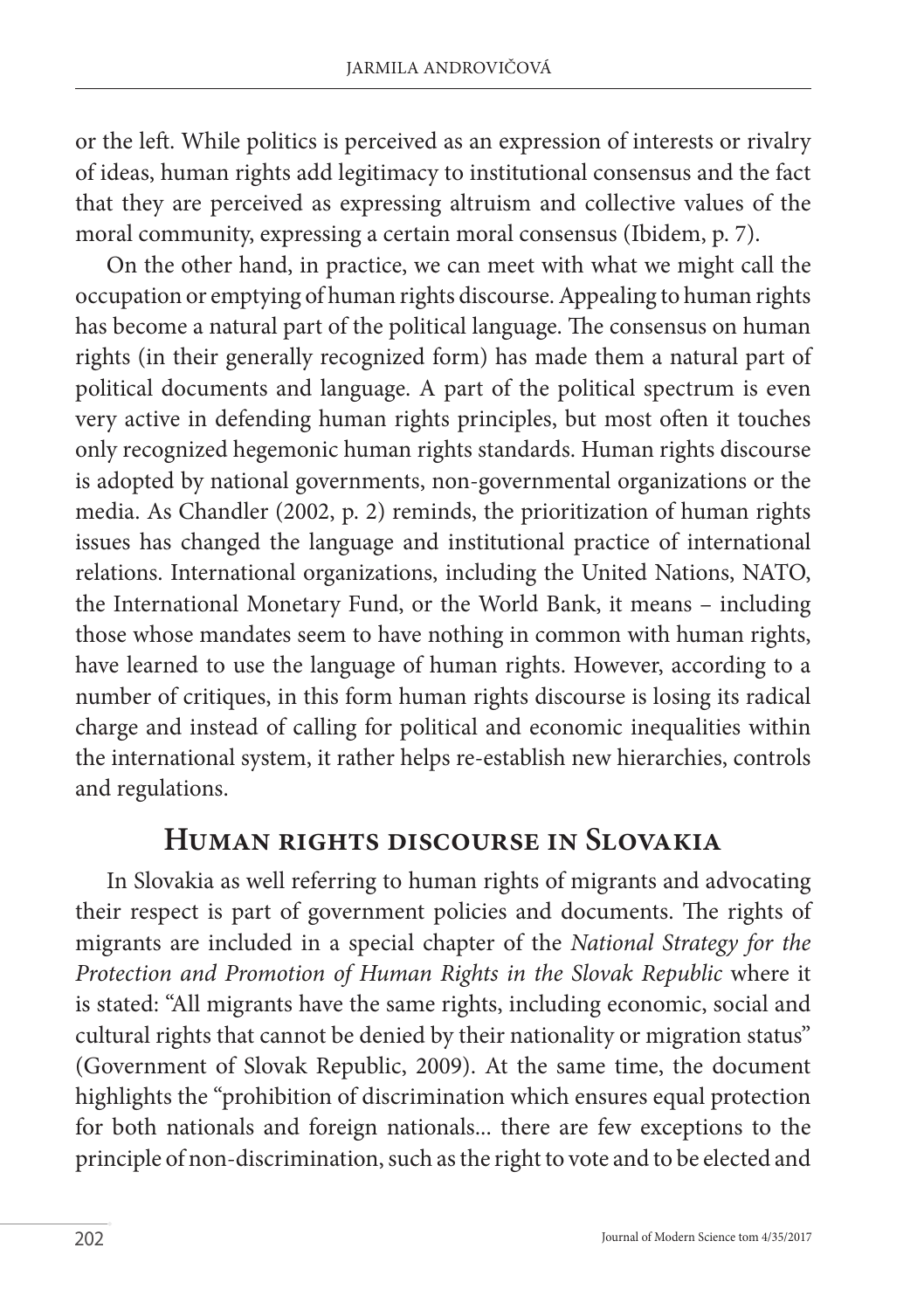the right to enter and reside in the country" (ibidem). The cited formulations fully point to the precariousness of migrants rights. On the one hand, human rights are guaranteed to all migrants "irrespective of their legal status", but on the other hand they do not guarantee the most basic – the right of residence in a country which is itself a precondition for the exercise of any other rights. This concerns migrants' residence on the territory of the state but also their legal status. "The legislation on the acquisition of nationality is one of the exclusive powers of EU Member States" (ibidem). And this means that civil status, which is itself a condition for the full realization of human rights in a nation state, is not guaranteed by international agreements or EU law.

The reference to respect for human rights standards and commitments is, of course, part of all key migration documents of Slovak Republic. The strategic document *Migration Policy of the Slovak Republic with a view to 2020* states that "in accordance with its international obligations, the Slovak Republic effectively combats all forms of illegal migration, taking into account the human rights aspects associated with this phenomenon" (MV, 2011). Such a "chronic" repetition of phrases like "complying with international commitments" or "respecting human rights obligations" in official documents or laws, with the absence of deeper attention devoted to the human rights aspects, leads in fact to the emptying of these concepts. Human rights are explicitly mentioned in these documents very rarely, which evoke only some necessary compliance with the minimum standards to which the Slovak Republic has committed not an active defence of these principles. The expressions of respect for international human rights obligations often indicate rather proudness that the Slovak Republic is able to comply with these international obligations than the interest in contents and meaning of these international commitments.

The discourse of the official documents or laws may in some circumstances be understood and interpreted as a discourse of the state, as its official position or attitude. On the other hand, it should be remembered that the state is composed of a plurality of actors. The state is government, state officials, individual departments, state-owned organizations, courts, and so on. And here we naturally find differences concerning the position of human rights issues. Part of these differences is associated with a certain position or function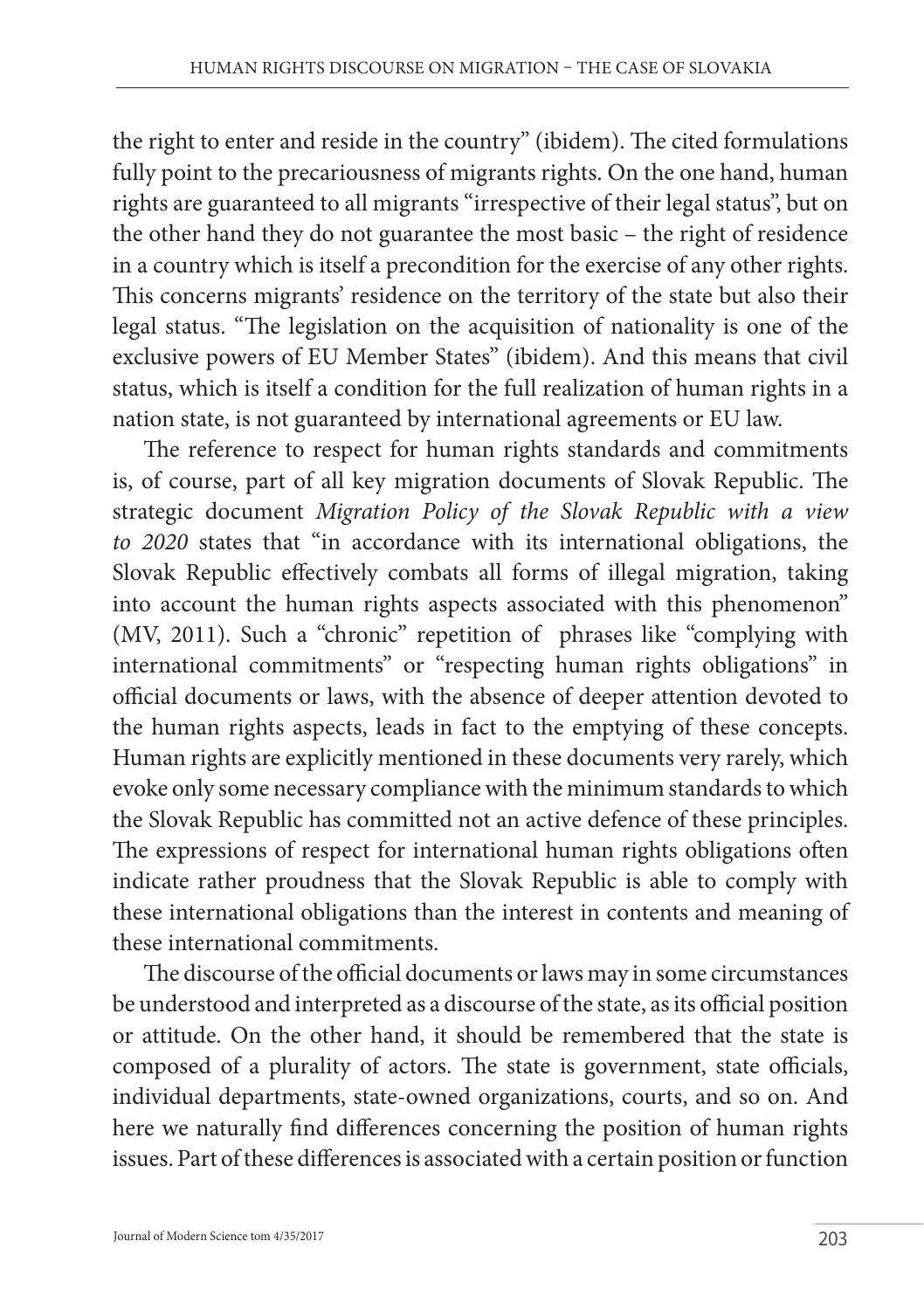of the institution within the political system and state administration. For example, we find significant difference between the Ministry of the Interior and the Ministry of Labour, Social Affairs and Family. While the first one is more oriented on security and thus prioritizes these questions, the second one appeals to the human rights principles more frequently and intensively. The state has also formed institutions whose direct competence is to watch on the observance of human rights. These are the Institute of the Ombudsman and the Slovak National Centre for Human Rights.

Slovak National Centre for Human Rights is a National Human Rights Institution (NHRI), which is defined as an independent institution, but it is established by the state, and political nominees are members of the main board of the organization. The NHRI also acts as a national anti-discrimination body, so called "equality body" established under the EU law to observe the compliance of the principle of equal treatment irrespective of race or ethnic origin and gender, age, sexual orientation, religion, belief, and disability. The NHRI provides information on the existence of anti-discrimination laws and informs about the possibility to take legal action and to seek redress or compensation for an act of discrimination, but also provides direct assistance to people who have been victims of discrimination. (www.snslp.sk) From this point of view, migrants and foreigners living in Slovakia can also be NHRI clients. At the same time, the Centre is devoted to the development of various monitoring and evaluation reports and so-called *Alternative Report on the Implementation of the Convention on the Elimination of All Forms of Racial Discrimination*, where it also touches, although only partially, the migration issues. While it cannot be said that NHRI is addressing migration and migrants in a fundamental way, it is an organization that can both critically address the politicians and state actors (and occasionally it does so) and at the same time directly represent migrants (as victims of discrimination). Another state authority whose competencies directly affect the surveillance of human rights is the Ombudsman. In the recent past, Slovak Ombudsman Jana Dubovcová filed a lawsuit to the Constitutional Court of the Slovak Republic due to the non-compliance of some provisions of the Act on Asylum and the Alien Residence Act with the Constitution of the Slovak Republic and some other international conventions.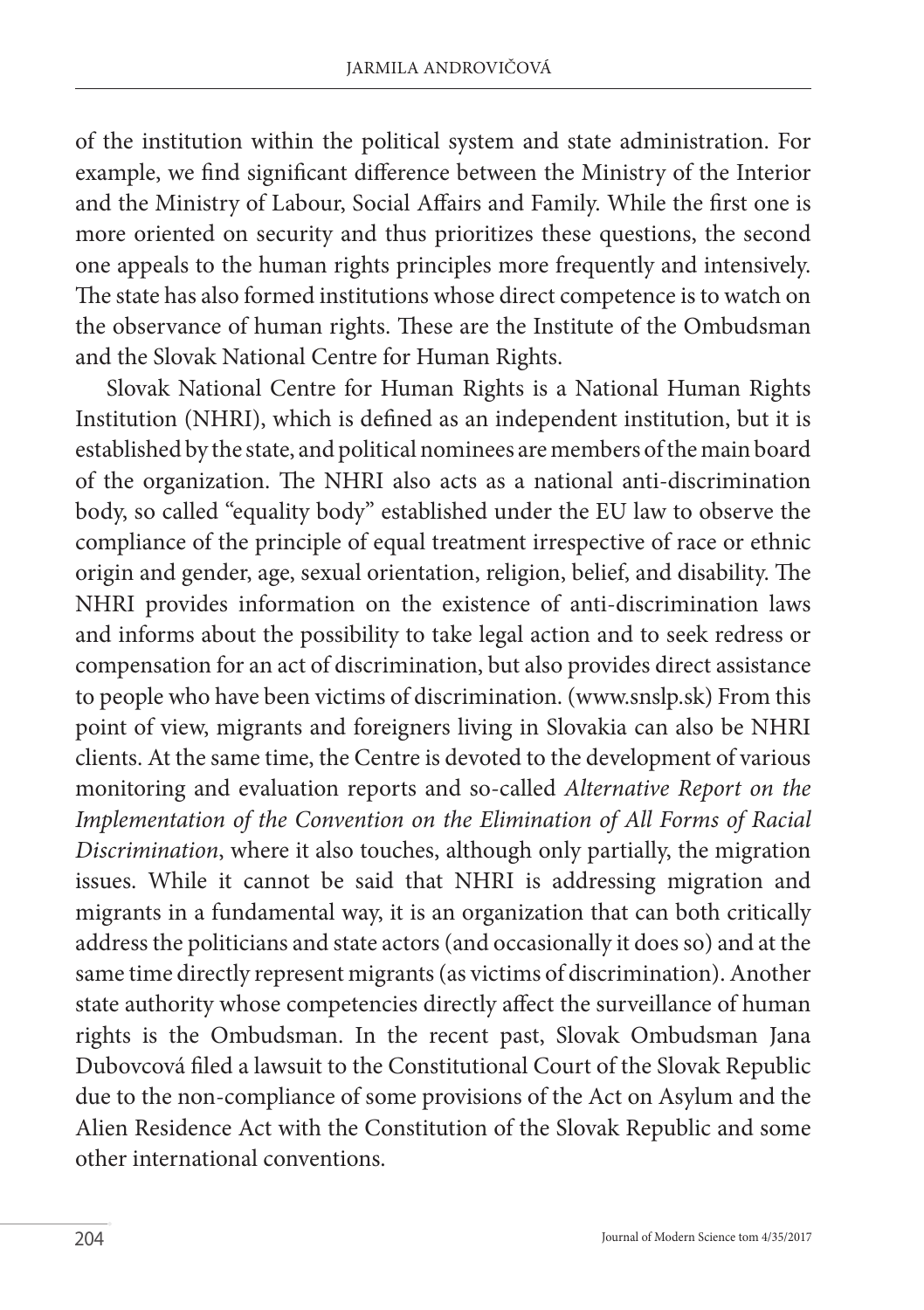It means the above-mentioned state actors sometimes take a critical position towards other state institutions or their representatives coming out from the rationality of human rights discourse. The state institution are however often seen as not enough rigorous and are often the target of criticism of non-governmental human rights organizations. In 2011, for example, the Centre for Research on Ethnicity and Culture (CVEK) criticized the above mentioned actors for passivity: "It is alarming that public authorities, especially the Minister for Human Rights, National Minorities and Gender Equality, the Public Defender of Rights and the Slovak National Centre For human rights, whose role is the protection and promotion of human rights did not publicly and vigorously refuse to introduce such a policy of the Minister of Interior. It is sad that the Prime Minister, who has been working on this topic for a long time, did not refuse that either. There is no doubt that the rejection of a discriminatory and degrading policy is not politically attractive. Respect for human rights, however, must be guaranteed for all, not only for »ordinary citizens«, but also (and especially) for those who live in the periphery of society and differ from the majority and of what is considered »normal«". This commentary concerns Roma not migrants, but in this example, it is visible that the criticism from non-governmental organizations is often coming out of a human rights position and is very resolute.

Apart from the differences within the state institutions, there are some differences within the political spectrum, however not so obvious as it could be expected. Generally speaking, Slovak politicians do not use the argumentative basis of human rights discourse, and thus we don´t find significant differences among political parties like we know them from the Western countries, where leftist or liberal parties most often use the argumentative basis of human rights discourse. In Slovakia none of the political parties can be described as "pro-migratory", but there are also some exceptions, e.g. in case of some politicians from the political parties representing the Hungarian minority.

To conclude, everyone is talking about the human rights. But some of the actors just appeal to human rights rhetorically and it is easy to convict them of the contradictions – when proclaimed universality is in contrast with the subsequent particularity. Others speak the language of human rights because they have to do so due to their position or function – they more or less often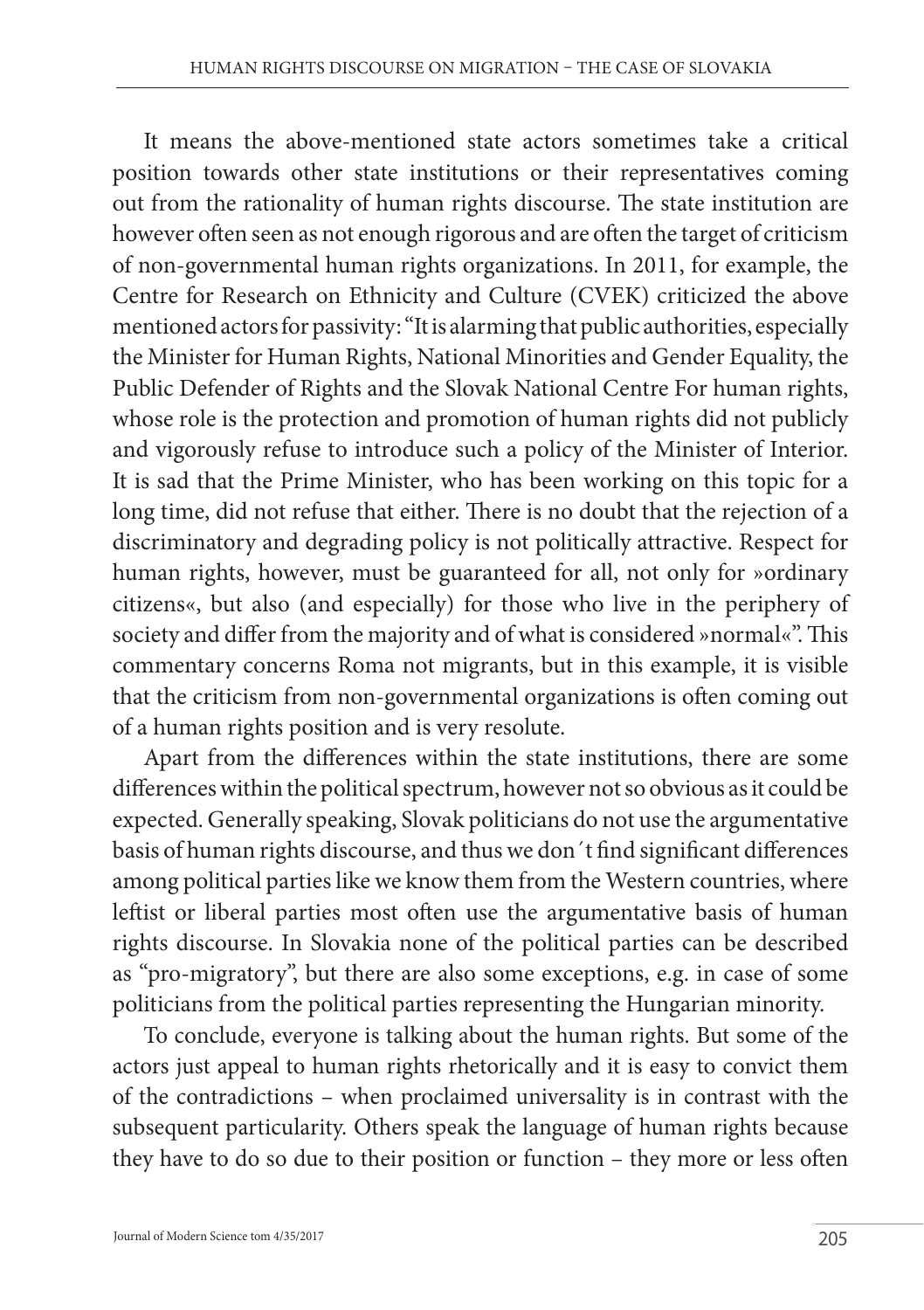point to these contradictions and to the non-observance of human rights standards. And there are also others who are attacking the first ones and criticize the others for the lack of vigour and activity. It should be said that these misunderstandings are based on a different conceptions of human rights. One part of the actors and institutions relies on the legal notion of human rights. As a result, they react only when the law is broken, but this reaction is not always proactive, not all of these actors interpret their duty as active observance of human rights. They do not necessarily act initiatively in case of doubt whether there was a violation of human rights principles or not, and they are waiting for judgment by legal experts or courts. From the point of view of those who define their role as an active defence of human rights, the former ones seem to be passive and slack. Active defenders try to act initiatively and pay attention to human rights violations even when it is unclear whether this is a contradiction with a legal norm. These "proactive" actors most often include various non-governmental organizations, activists or human rights experts.

In the following part, I will analyse only human rights discourse in the narrower sense of the word – it means a discourse that prioritises human rights in the way that human rights should be the starting point and limit of every action. This means that any action that interferes with the human rights of anyone is not permissible, violation or limitation of human rights is not permitted under any circumstances and nothing can take priority over them. To ensure human rights, maximum effort must be concentrated, and in practice their maximum not minimum concept and standard should be applied. In migratory practice in Slovakia, two variants of human rights discourse can be identified: humanitarian discourse, which promotes the idea of active help especially to the most vulnerable groups of migrants – refugees, displaced persons, unaccompanied minors, and illegal migrants whose (often basic) human rights have been violated and critical multicultural discourse, based on active resistance to racism, ethnocentrism and other phenomena that lead to the powering of a majority and which bring cultural, ethnic and other minorities into subordinate positions. The basis of critical multicultural discourse is not only belief in the equality of all cultures (and therefore in the universality of humanity as in humanitarian discourse), but also the idea of mutual enrichment of cultures and thus the positives of cultural mixing.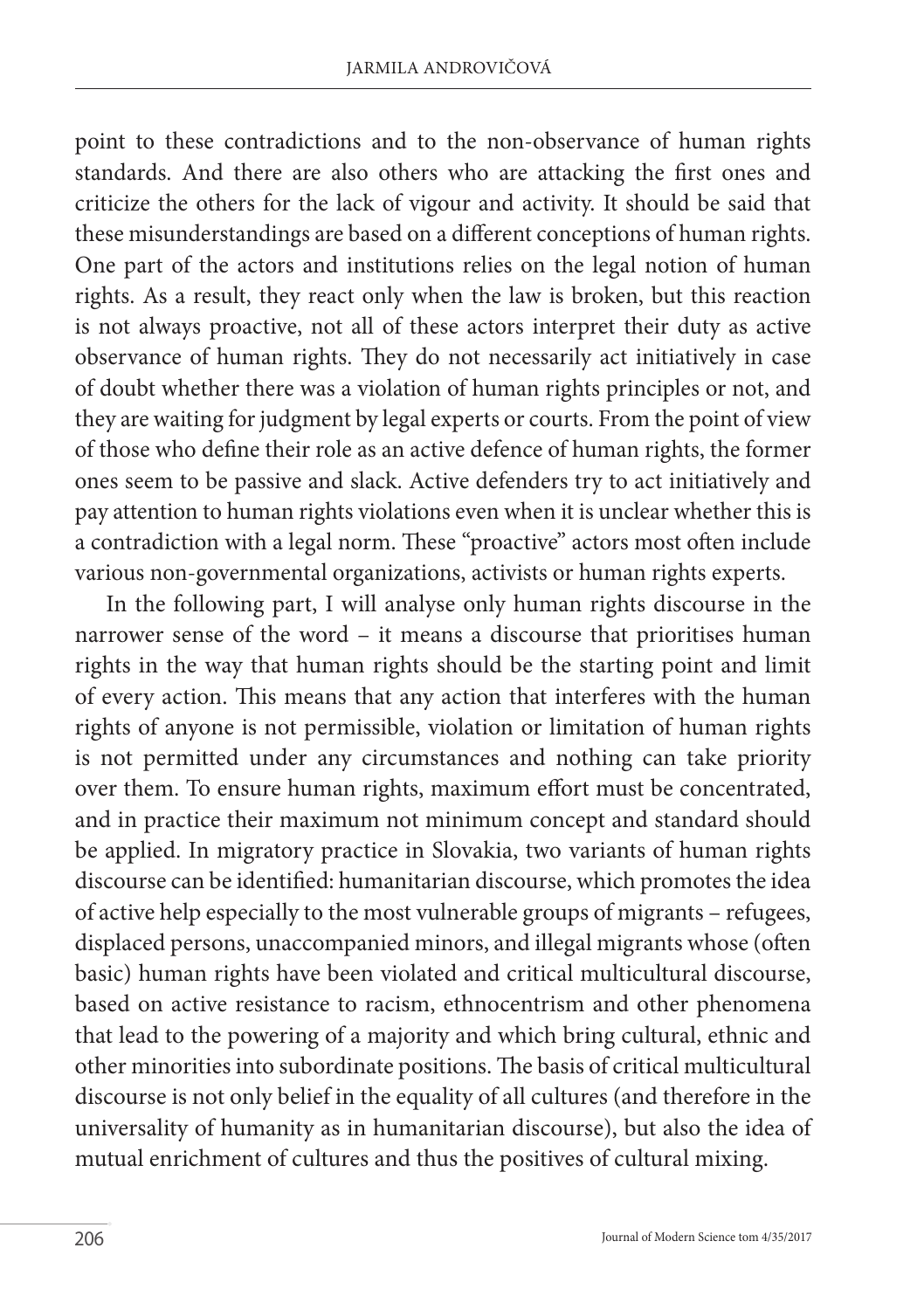### **Humanitarian discourse**

Humanitarian discourse is a variant of human rights discourse, which focuses mainly on the gross violations of fundamental human rights. In the centre of its attention there are persons migrating as a result of "push" factors, it means forced migrants. These include refugees in particular. The expansion of humanitarian discourse is related to the modern history of asylum law that began to form before the Second World War (in connection with the influx of Russian refugees during the revolution in 1917), but a major impetus for its development was the experience with the massive displacement of the population as a result of the Second World War. For this purpose, the Office of the United Nations High Commissioner for Refugees was established. Its mandate should have been temporary at first, but further events (such as refugee waves after the Revolution in 1956 in Hungary, or the 1960s´ waves of immigrants from Africa during the decolonization period) showed its necessity also in modern post-war history. Humanitarian discourse thus focuses mainly on the defence of the right to asylum. Although the basis of this right is individual political persecution, there has been some partial widening of its definition for example on the cases of ecological or humanitarian disaster. It can therefore be said that humanitarian discourse not only focuses on the importance of helping refugees who meet the definition of individual persecution, but in general, to those who are under pressure from any hardships, hunger, war, persecution, etc. and had to leave their homes.

Humanitarian discourse is in its core a secular discourse, but it occurs in an area where various religious-oriented or church organizations operate. It is not just a specific of Slovakia. As Ager & Ager (2011) emphasize, since the late 19th century and the 20th century, the codification of humanitarian principles and humanitarian law has been accompanied by the institutionalization of humanitarian actors by the provision of an exclusively secular humanitarian regime. Organizations with different links to religious tradition remain active in this area, but generally adopt such an approach and discourse that makes it very difficult to distinguish them from secular organizations (Thaut 2009, Hopgood 2010, In Ager & Ager 2011, p. 457). Such an approach has some advantages for them. It opens cooperation opportunities and provides access to sources of public funding. In the Slovak context, this development dates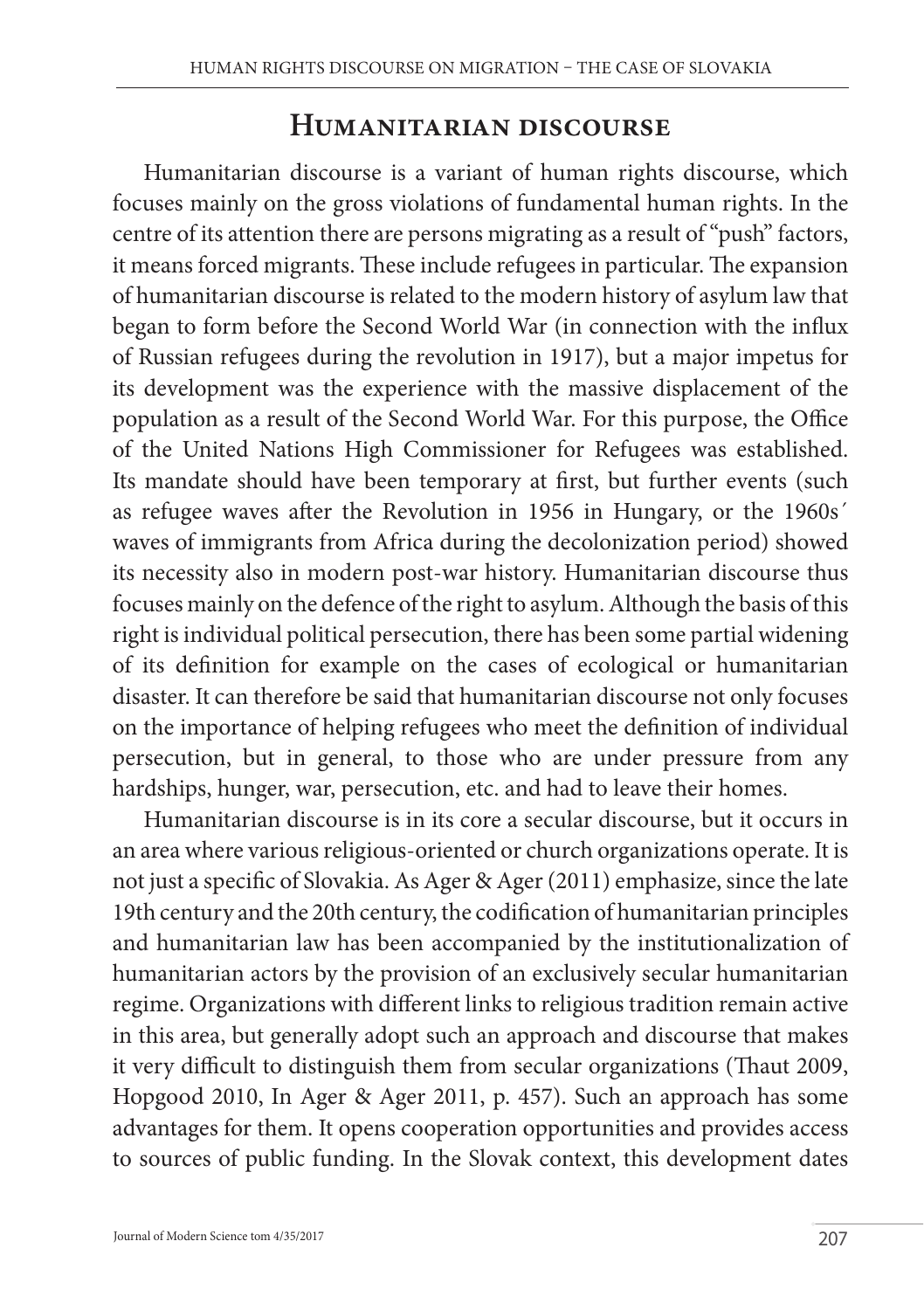back to the 1990s, when UNHCR started to operate in Slovakia and at the same time organizations with a religious background started to help refugees and asylum seekers. For example, an organization "Slovenská humanitná rada" (The Slovak Humanity Council) is an example of organization who unifies several other organizations in the field when some of them have an obviously religious background, part of them at all.

Organizations reproducing humanitarian discourse often offer direct help and assistance to vulnerable categories of migrants, especially refugees and specific categories like women, children, and older people. This is related to the dominant image of the migrant in humanitarian discourse. Migrants are primarily represented as victims of bad conditions in their home country (war, humanitarian disaster, political persecution, fear, poverty. Migrants are represented primarily as people who did not have any other choice then to escape. The actors reproducing humanitarian discourse are not always in strict compliance with the Geneva Convention and international law, in their argument of the eligibility of migrants to leave their home country. Rather, they try to portray the overall situation of refugees in their home country as bad and critical. It is clear, however, that economic conditions are not highlighted (as they are not legal base for asylum). If these organisations point to a poor economic situation, they present it only as a result of war, persecution, humanitarian disaster, and so on. The dominant motive they highlight is fear. "People leaving their country and their loved ones run away from persecution, oppression and violence that makes them unable to live a full life in their own country" (www.nasiutecenci.sk).

Refugees are portrayed in humanitarian discourse as victims; its actors therefore call for solidarity with people in need. Visual material plays an important role in this. Webpages and other presentation materials of humanitarian organizations contain many photos showing mostly migrants with distinctive cultural and ethnical features. Images of migrants of dark skin are often used. Even if these are not dark-skinned migrants, there are still other features pointing to cultural origin (various artefacts, religious symbols or signs that point to the origin of third world countries: traditional clothing), which, in addition to cultural affiliation, also refers to a lower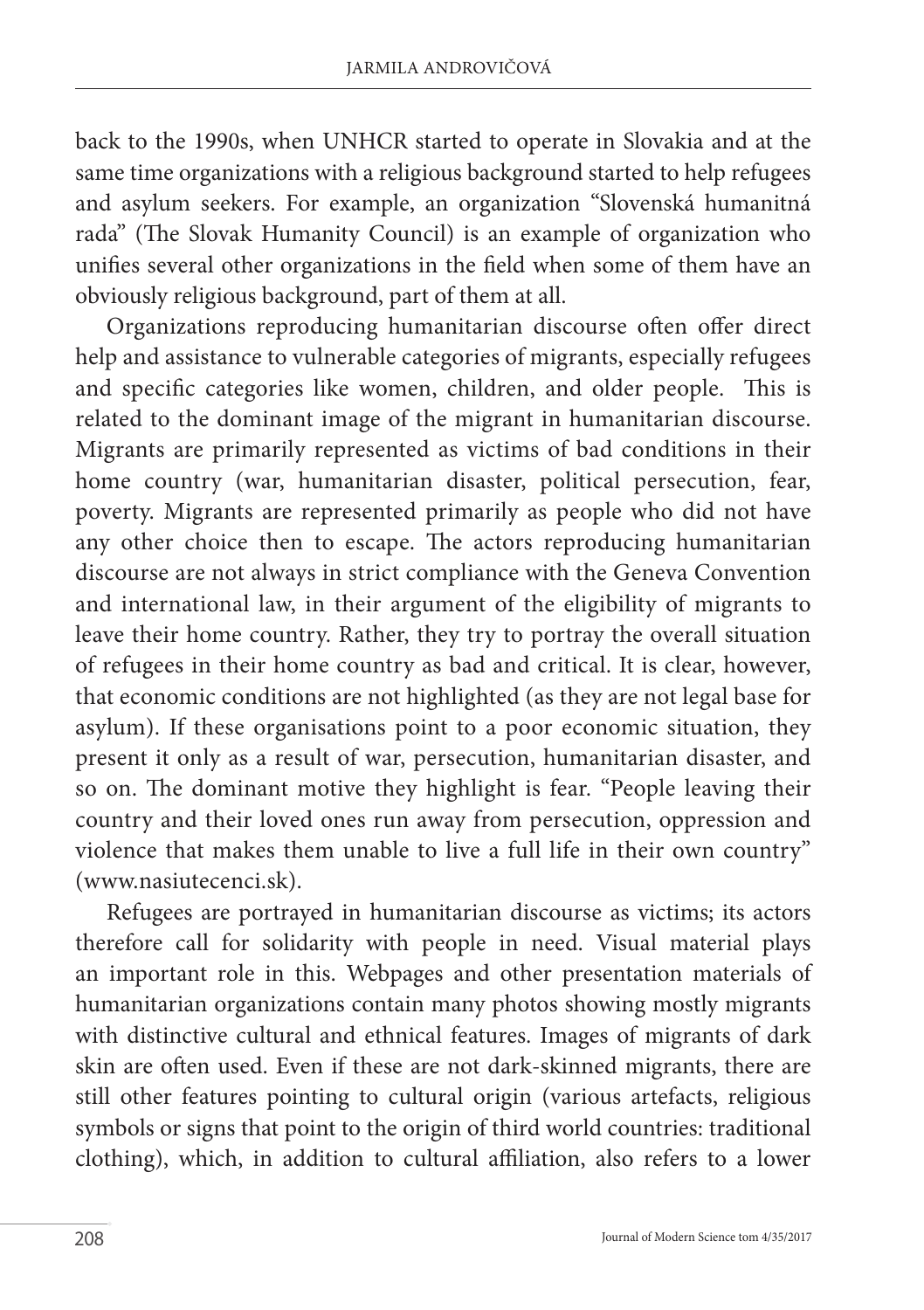economic status or a critical current social situation. Very common is the display of women and children. If men are shown, they are mostly older ones. The presented profile of migrant or refugee, however, does not much correspond to the reality, and especially the reality in Slovakia, where the large number of asylum seekers are young men of productive age.

Humanitarian discourse uses these images to raise compassion and solidarity, and thus to increase the urgency of their appeal. People who are not economically active (older men or women with small children) are often seen as deserving help, and moreover it evokes that the main goal of these people is to live peacefully and to take care of their children, which is portraying them as peaceful and harmless. Their possible ambitions, economic or political, their self-realisation is secondary in humanitarian discourse. Heather Johnson (2011) talk about the de-politicisation of migrants in humanitarian discourse. She analysed how the character of the visual elements changed and what role they play in the formation of certain specific representations of refugees and migrants in UNHCR campaigns and visuals. Johnson (2011, p. 1016) characterized the change in the image of the refugee over the last 60 years as "a change from the heroic, political individual to a nameless flood of poverty-stricken women and children". While the first concept dominated the Cold War period discourse when a refugee was a man from an industrial society escaping from political reasons, alone or with his nuclear family, whose political individuality was highlighted as it have affirmed the correctness of the Western Bloc's political goals, the second concept is pushing for the image of a third-world refugees who are represented as victims without their own political demands and ambitions. A similar change in the image of the refugee was also identified by Szcepaniková (2009) in her research of clients and NGOs working in the Czech Republic. She claims that migrant women play a specific role in positive representation of refugees. It is perhaps easier to present them as innocent victims who deserve sympathy for the public. But this image may be self-indulgent because it evokes passivity and dependence.

But humanitarian discourse is also trying to show the lives of migrants and refugees here in Slovakia. These images also point to the migrant's difficult fate: "The life of the asylum seeker is very similar to waiting in the waiting room. The uncertain future of the applicant and his family is the biggest concern.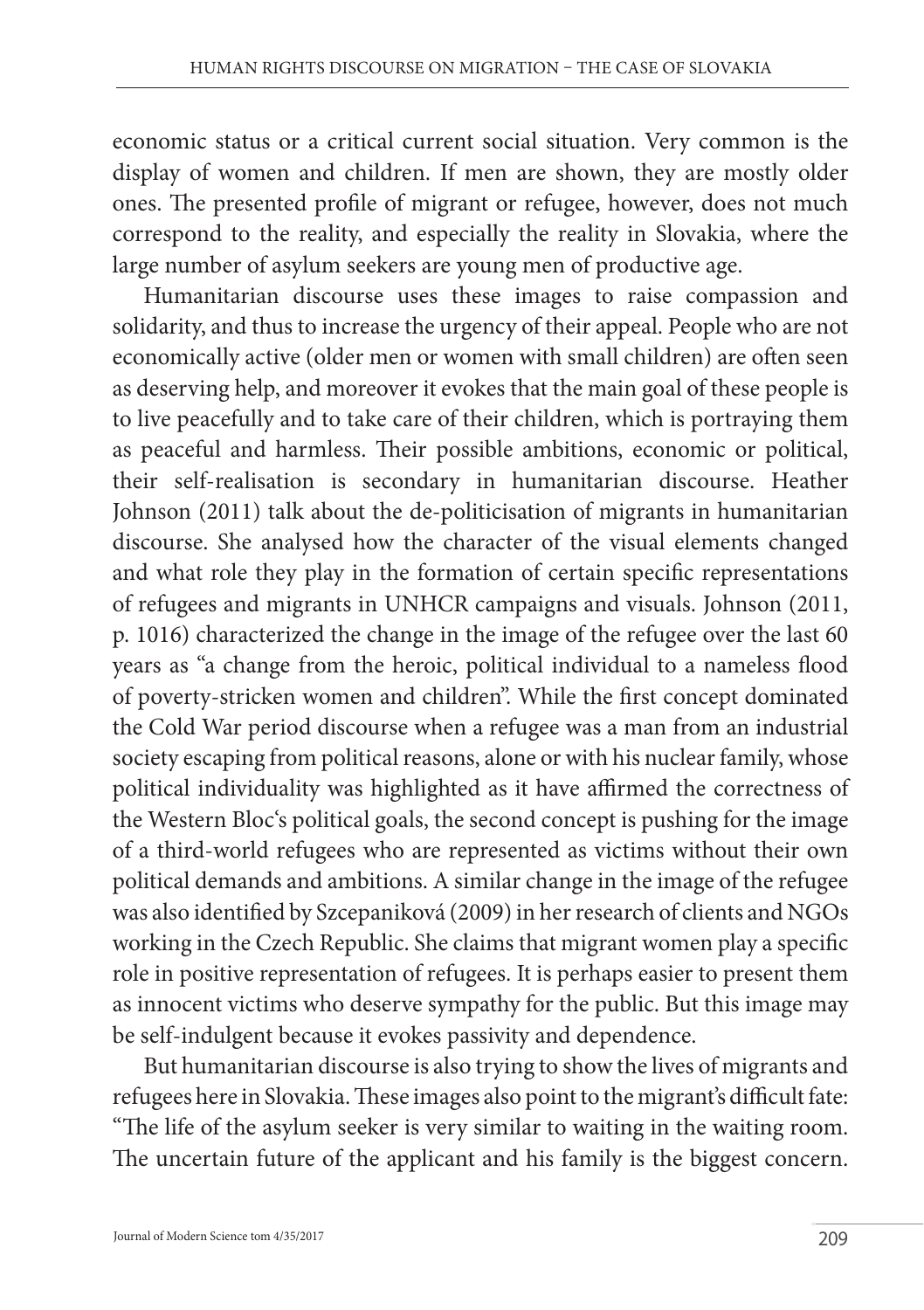Everyday life is marked by crowded rooms, language problems and boredom" (www.unhcr-centraleurope.org). On the other hand, in terms of their current lives in Slovakia, it is important to present migrants as ordinary people – as "ones of us" who have their family, dreams and desires and who want to start a normal fully life in Slovakia or in Europe. Therefore, their individual stories and experiences are often presented. The actors of humanitarian discourse are also trying to do activities that would introduce refugees as people like us but also unique ones bringing their cultural customs, artistic skills, traditions. They carry out various leisure activities, markets, bazaars, food tastings, sports events, and so on. These activities are important in terms of mediating contact with the majority, and thus for the integration of migrants. On the other hand, they can be considered stereotypical; showing mainly traditional "folklore" and activities associated with the stereotypical view of these people and promote perception of migrants especially as "kind and exotic". As a result, during the refugee crisis, the public seeing in the media young refugee men with mobile phones or tablet was "shocked" and considered this to be a betrayal and evidence that these are not real refugees. However this visual presentation in traditional way is often accompanied by real assistance and many organizations seek to integrate migrants into the labour market and therefore into modern society.

The basic tool with which humanitarian discourse works is some kind of appeal to the public and political elites. For example, the call word on the main banner of web page "nasiutecenci.sk" (which is the web page of NGO Slovenská humanitná rada) is "because everybody deserves the chance to start over again". However, this call is rather a call to our humanity and solidarity than a request for certain legitimate claims based on a reasoned argumentation. An appeal to humanity and the call for empathy with refugees, and the abovementioned portrayal of migrants and refugees as victims, reinforces this appeal. This is a form of critique that is based on persuasion, in this case, with an appeal to a universal humanity. Criticism here has a form of "loving remembrance of parents for a child" and thus urging other actors to the necessity and need to help. It is a kind of criticism, whose purpose is rather to move people, politicians, towards greater openness and empathy for refugees and migrants. For example, the Slovak Humanitarian Council says: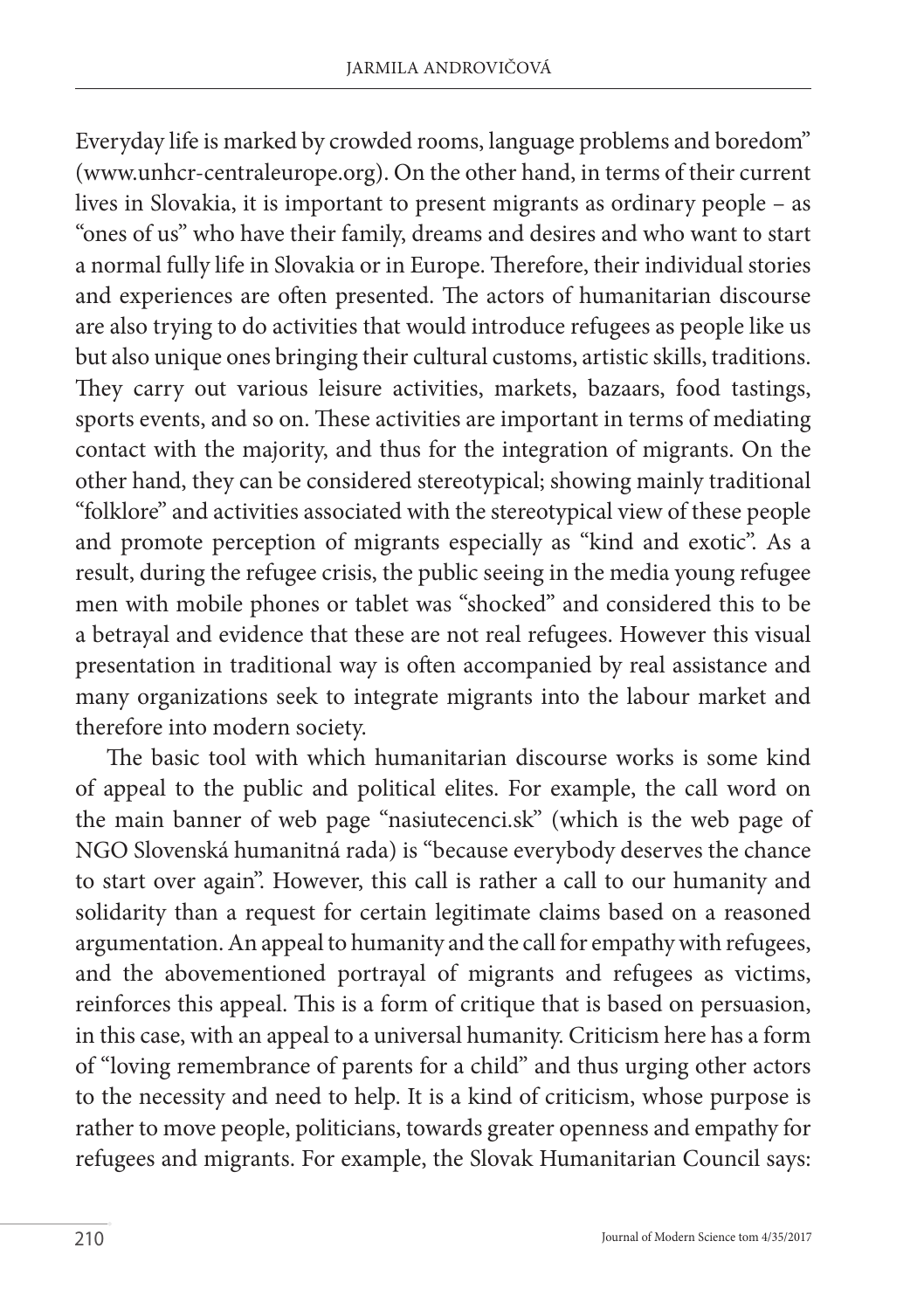"We should remember this period (the period of Communism – the author's note) and understand our moral obligations knowing that our refugees from former Czechoslovakia have been accepted in many countries in the past... If we are that fortunate to find ourselves in a much better life today, it is undoubtedly right and in accordance with the ethics and humanity to try to help people who are under the conditions of oppression, persecution and disobedience" (www.nasiutecenci.sk).

In this discourse, therefore, the non-confrontational criticism plays an essential role. Humanitarian discourse relies on conviction and goodwill of others – Western states, public, and politicians. This may give the impression that it is just on our good will whether we accept these refugees or not. Thus, in its communication with the public, humanitarian discourse relatively weakly communicates the rights and claims of refugees, not only in terms of international law but also in a wider context. On the other hand, what can be accentuated only slightly in external communication is accomplished by the activities. Many organisations in practice collect information about the countries of origin of the asylum seekers in order to be able to argue, if necessary, before the Migration Office decision-makers or before the courts about the eligibility of claims of refugees.

Thus it can be said that the actors of humanitarian discourse try to destabilize the border between the eligible refugee and the so-called bogus refugee. They are aware of the fact that the definition of individual political persecution on the basis of the Geneva Convention is relatively strictly applied into practice in Slovakia. For example, while other countries often grant asylum for humanitarian reasons Slovak offices do so rarely. It should be said, however, that the destabilization of the border between the "right" and the "false" asylum seeker does not take the form of systematic communication with public. It is more likely to be discerned in the very activity of these actors and in their contact with those who are more or less directly involved in the problem.

## **Critical Multicultural Discourse**

Discourse, which I call here "critical multicultural discourse", does not necessarily have to work with the term multiculturalism, but it is a discourse that highlights the benefits of migration, and mixing of cultures perceives as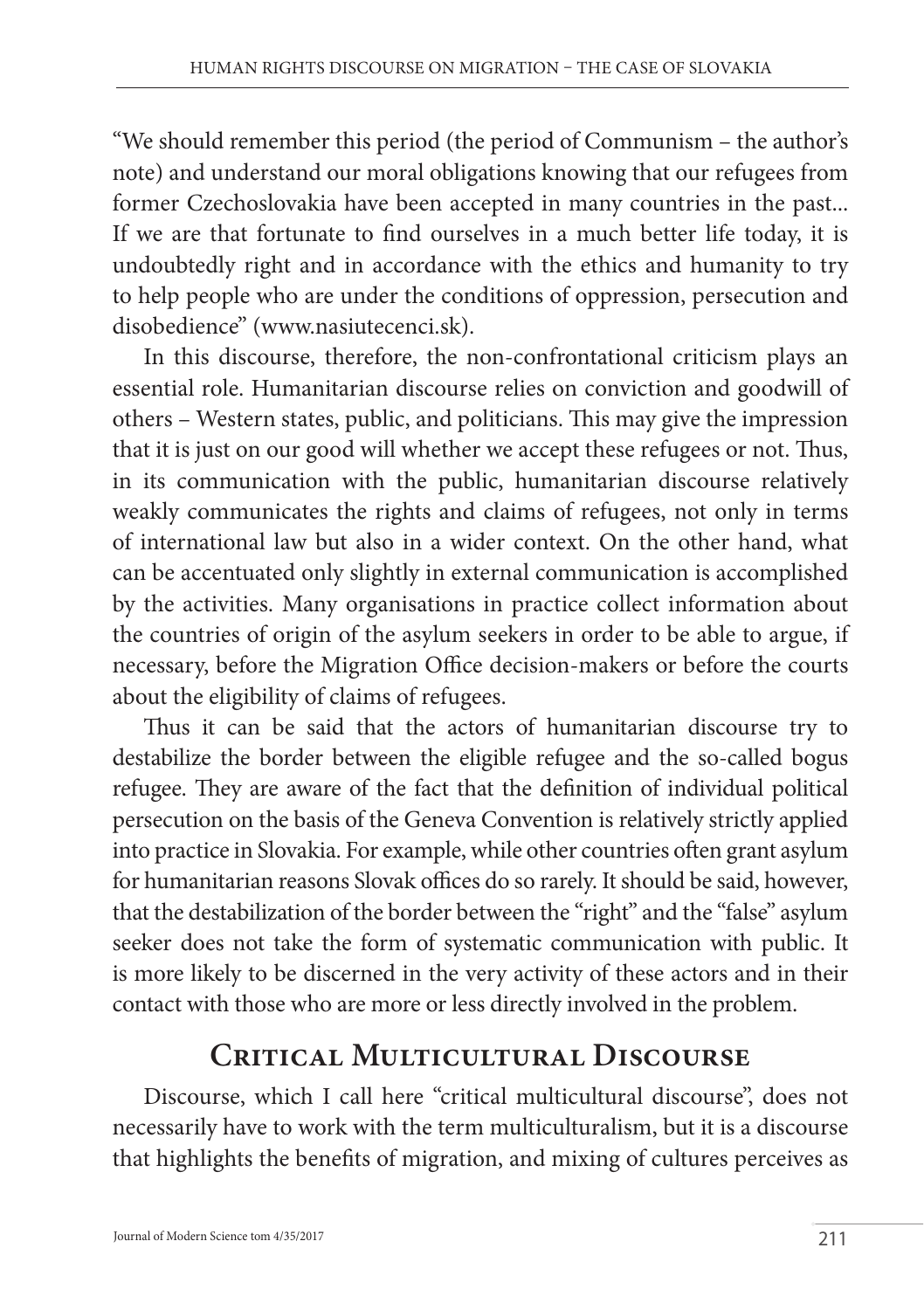enriching. It is a discourse that has a positive relation to real or possible social and cultural change. Compared to humanitarian discourse, which refers to the universal humanity, emphasizing in particular the fact that migrants are "human beings" like all others, critical multicultural discourse emphasizes the cultural diversity not only as something that should not be an obstacle to the recognition of rights and human approach but as something that is valuable itself that is normal and natural. "Slovakia for all is trying to connect people who are convinced that diversity is natural" (CVEK, undated source). "Migration is a common phenomenon, and it has always been although this is often forgotten in public opinion... 40 years of Communism has shaken completely the natural feeling that people are moving" (CVEK representative, In NMŠ, 2011).

I refer to this discourse as to "critical" because it critically reflects unequal status of migrants and their integration problems in our society. The barriers to their integration sees above all in the setting of our – Slovak society. It is also part of a human rights discourse, as it points to the problem of the application of rights on the basis of migrant status in Slovak society. But while humanitarian discourse focuses on fundamental human rights, such as the right to life, personal freedom, security, freedom of expression, belief etc., critical multicultural discourse highlights also political and social rights. The requirement for these rights is inherent in critical multicultural discourse, because it is based on a comparison of the status of a migrant with a citizen status.

The main actors of this discourse are primarily non-governmental organizations that profile themselves as pro-migratory, anti-racist and antinationalist and partially other unorganized individual actors – independent analysts, experts, activists. At the same time, it should be emphasized that the organizations that have been mentioned in the previous section as the most typical representatives of humanitarian discourse, in some contexts and situations also reproduce critical multicultural discourse, and vice versa as these discourses complement and support each other rather than compete.

In Europe, various pro-migrant organizations have participated in the politicization of migration and have become an important part of political conflict and struggle over the definition of state, citizenship, human rights in relation to migration. Many times they have advocated specific policies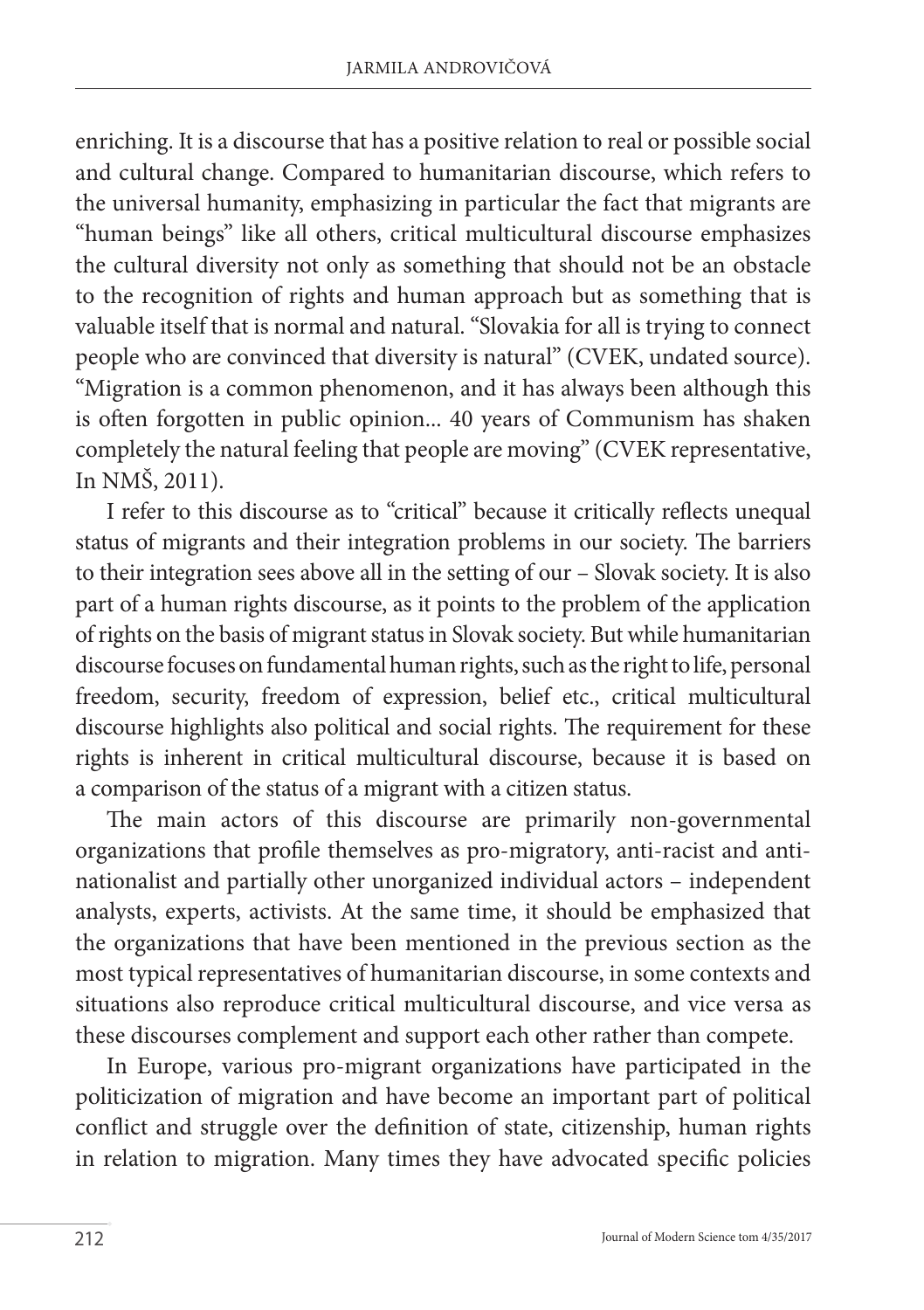in favour of migrants and many times have been successful. Such successes can also be found in Slovakia. For example, the partial improvement of the legislative conditions of so called "foreigners with supplementary protection" was probably also the result of efforts by NGO´s who draw attention to the very complicated situation of this vulnerable group of migrants. Pro-migration organizations are active in raising awareness of institutional problems and deficiencies, and actively attack and deconstruct the notion of rationality contained in the discourses they oppose, mainly the security discourse.

The specificity of the situation in Slovakia is the absence of some "natural partners" for pro-migratory NGOs such as trade unions, left-wing political parties and social movements, or migrant communities themselves (which are relatively weak mainly due to the low number of migrants and their internal heterogeneity). Koopmans (2005, p. 206) says that the activity of such organizations can then be understood as a form of "political altruism". At the same time, however, he points out that it is not just an interest-based political altruism, but altruism based on identity. Organizations try to push for a community definition that is based on a certain understanding of the citizenship and the state, and the defence of migrant rights is then part of the struggle for a more inclusive definition of a nation. In this sense, it is not just something that would relate to these "others" but it is something that also relates to "us". One of such organizations explains: "Slovakia for All is an initiative that wants to give new content to the story of Slovakia. It represents a vision of a country in which everyone can feel at home, regardless of their nationality, gender, sexual orientation, social status, language, country of origin or health disability" (CVEK, undated source).

In critical multicultural discourse, migrants are represented as a very diverse category; it means we find more distinct features than common ones. Unlike in humanitarian discourse, where the motivation of migrants based on "push" factors is emphasized; in critical multicultural discourse the positive motivation to migrate plays the role, as well as their positive and constructive role in our society. Migrants are presented as doing business, studying, working, raising children. Their different culture or ethnicity is not related only to traditional way of life, but instead, this discourse shows how can mix with our culture and creates new – "modern" phenomena. The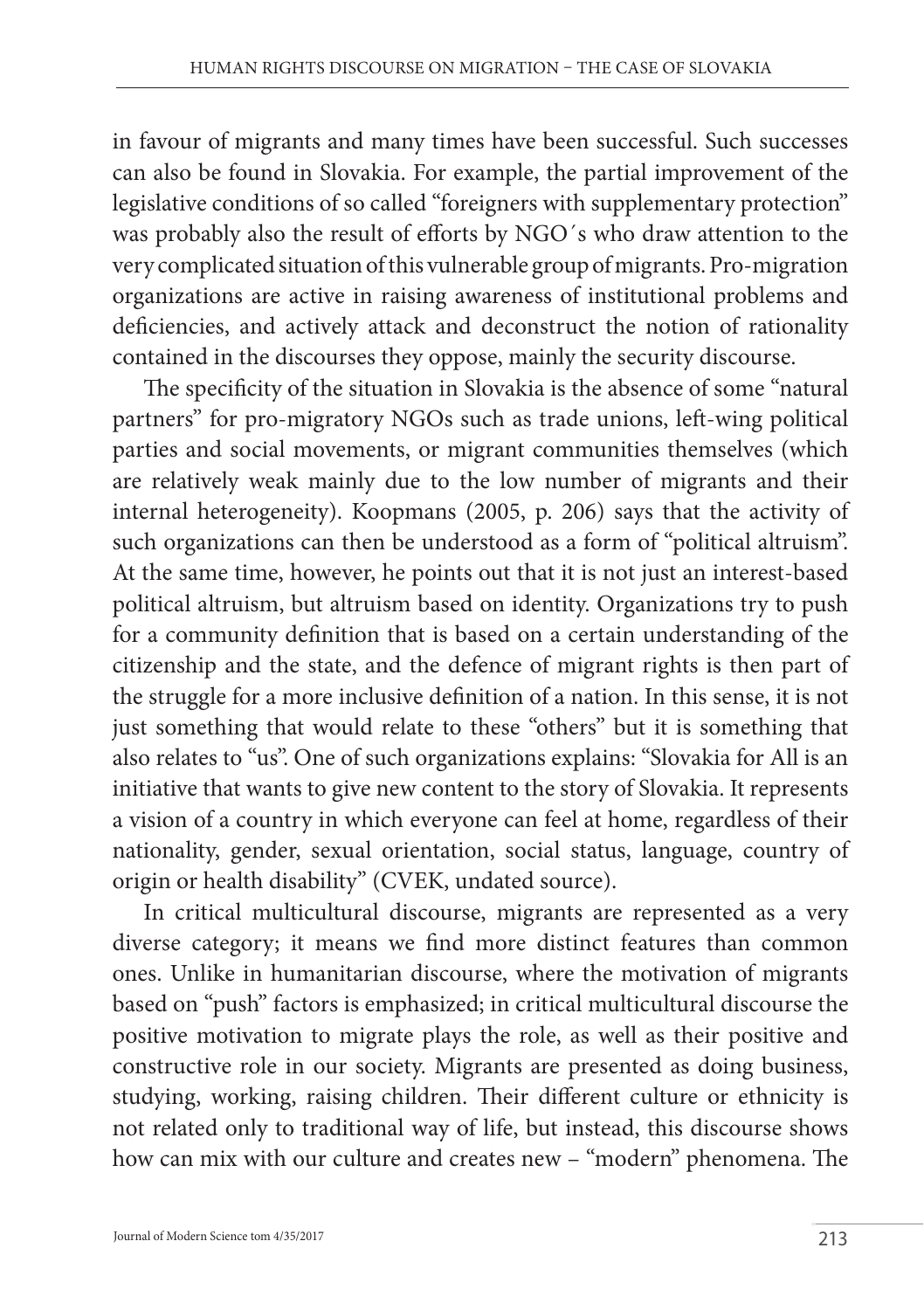positive role of migrants is defined in connection with their specific role – e.g. profession, but also with their cultural specificity, perceived as the potential for cultural enrichment and as an important impetus for opening and changing our Slovak rigid and closed society. "We are convinced that the increasing migration to Slovakia can make a major contribution to redefining what is perceived as »Slovak« and how to see what is »our«" (Ibidem). "Migrants coming from different, often very distinct cultural environments represent a great challenge to this perception of »Slovak«, because their inclusion in society requires not only their adaptation to the new conditions given by a different culture, but also a change on the part of the receiving society" (Gallová-Kriglerová, Kadlečíková, Lajčáková, 2009, p. 13).

Different cultural identities of migrants are not perceived as a problem in this discourse. As a problem, the Slovaks' reluctance to accept cultural differences is perceived. The main obstacle to the full realisation of migrant's rights in our country is considered the restrictive approach of state institutions, the reluctance of the authorities, as well as public attitudes. "We can criticize public policy, and I think it is very legitimate, because it does not allow foreigners to become a part of this country, does not provide them information and forces them to rely on their own social networks" (CVEK representative, In NMŠ, 2011).

While in humanitarian discourse there is a space devoted to the migrant himself, his complicated life story or his culture, critical multicultural discourse gives migrants the opportunity to talk (directly or indirectly) about their experiences with life in Slovakia, about contacts with institutions or with the local population. Such experiences of migrants are either spoken by the organizations representatives themselves or give migrants direct opportunity to take part in a discussion, session, documentaries or publications. It has to be said that migrants themselves are often more reticent in their public criticism than NGO representatives and try to talk about both – good and bad experiences. "Sharper" criticism often comes from NGO representatives, who both generalize certain experiences of more migrants, and define criticism as their main role. "We also have the experience unfortunately, I do not know how to statistically evaluate it, so it is from our experience that those who look differently, whether they are Asians or have a darker skin, the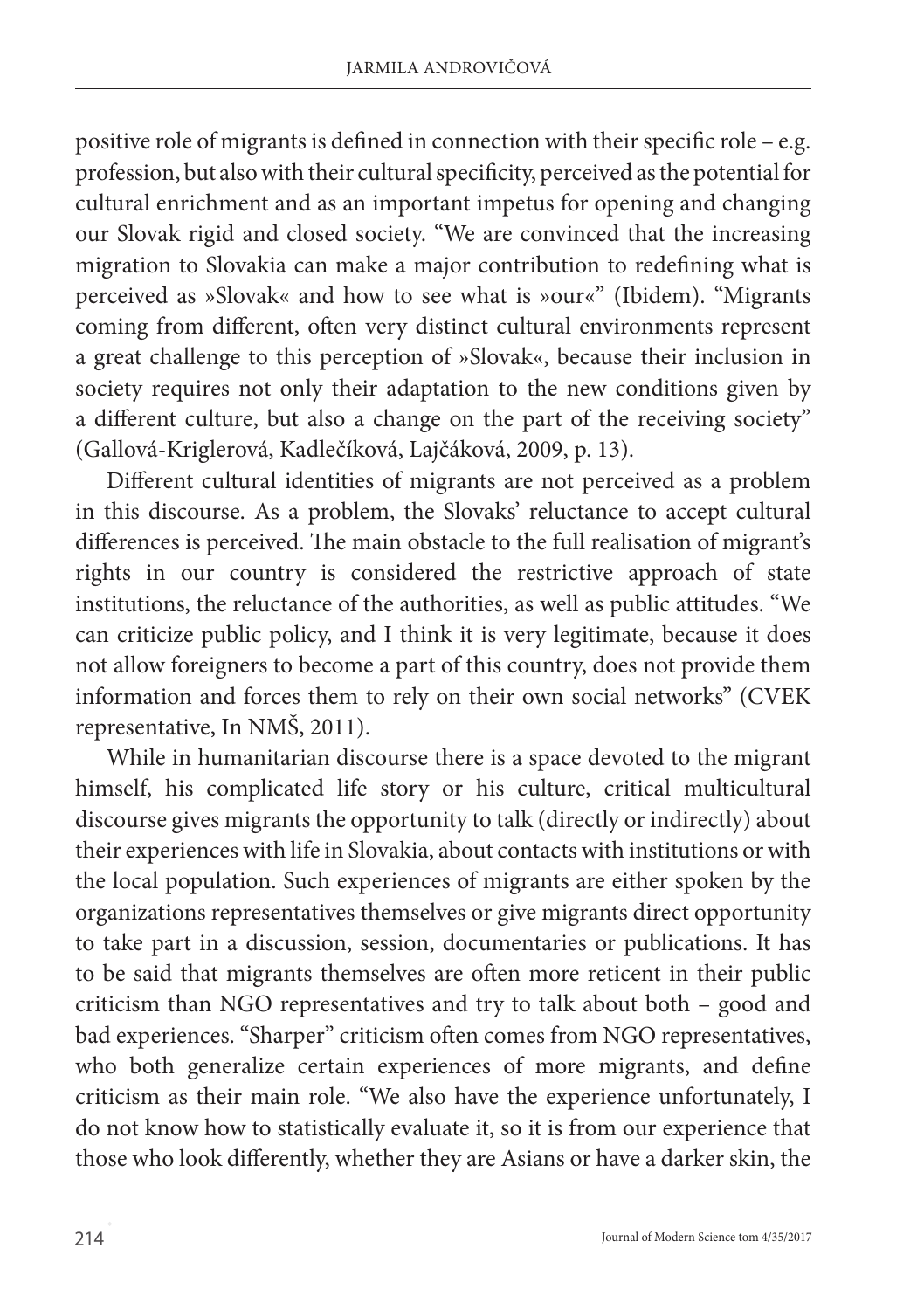authorities tend to behave with disrespect. They don't take into account that it might be a university professor, a neurosurgeon, just at the moment a person is degraded to someone who needs the stamp" (Director of IOM, In NMŠ, 2011). In this sense, pro-migration organizations are trying to strengthen the voice of migrants in Slovakia and make them more visible.

While humanitarian discourse have been described here as "nonconfrontational" in its core, critical multicultural discourse on the contrary, may be considered to be more or less confrontational in the sense that it participates in the direct and open criticism of actors who reproduce (primarily) security discourse. This criticism can be concrete or general (for example criticism of a particular measure or criticism of the general approach of the state to migrants) and its dominant motive is the self-reflexions of us as "Slovaks". The representatives of critical multicultural discourse agree that the Slovaks are closed, have difficulties to accept differences, they are full of prejudices and stereotypes. "In the background of how we perceive foreigners is how we perceive ourselves... any difference is perceived as a threat... The statements of politicians in this country are so strongly supporting this construct of the Slovaks as a nation-building ethnic and everything else is than a threat, this way we cannot even be surprised that the public opinion is the way it is" (CVEK representative, In NMŠ, 2011). This statement suggests that the negative setting of Slovaks against cultural differences is often interpreted as a consequence of politicians' behaviour. Thus, the basic definition of the situation in a critical multicultural discourse can be summarized as follows: The Slovaks are quite closed, which is a consequence of the behaviour of politicians; on the other hand, politicians behave that way also because of public opinion as they identify the rhetoric based on fears as beneficial – bringing them voices in the elections. As one activist said, "They do not need it". In the sense that politicians do not need to take care of minorities because this cannot bring them political points. Another activist evaluated the situation with the words: "It's a closed circle" (Ibidem).

How then, the multicultural discourse sees a step out of this closed circle? Analysing their activities, it can be said they try to change the public opinion rather than directly intervene in the politics. This is likely to be related to the fact that the actors of critical multicultural discourse, especially NGOs,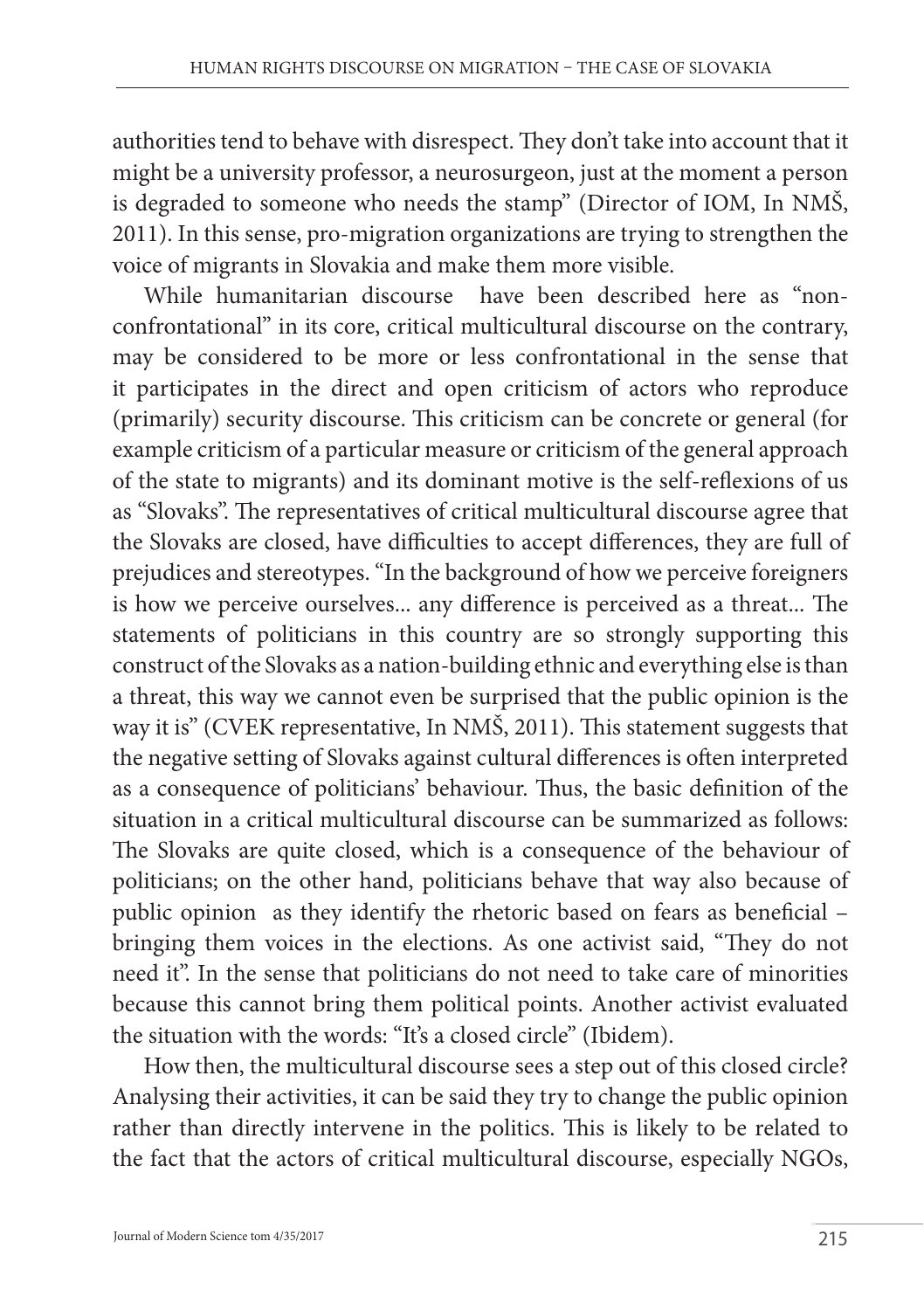have no potential strong political partners. Form of coercive actions, protests, and open calls to politicians are less-used tools. Campaigns to the public, discussions are used more frequently. One way how to convince the public is not just the reference to migration and cultural diversity as a positive contribution and a natural thing, but also the damasking of politicians and politics. And so also those who are trying to do this, for example in the form of humour and parody, aimed at dismantling the myth of Slovak nationalism and those who represent these myths – politicians or certain social groups can be marked as part of the critical multicultural discourse.

#### **Conclusions**

The security discourse of migration and the resulting restrictive access to migration are very significant in Slovakia (see Androvičová, 2015), and NGOs working in the field of migration identify this as a priority issue they want to tackle. Therefore, they are trying, by various means, to reverse the negative setting of a large part of Slovak society towards migrants and migration. However, the primary positive representation of migration and migrants in this discourse can put a strain on the fact that some migrants, especially migrants from less economically developed countries, are migrating due to economic "push factors", i.e. under the pressure of the poor economic and social situation in the country of their origin and not voluntarily. This is what is lacking in Slovak pro-migration discourse, especially due to the lack of involvement of such actors as left-wing political groups and social movements. If migration is portrayed as natural, this is often overwhelmed by the fact that this "naturalness" results from a certain set of frameworks in which migration is characterized by very low voluntariness and freedom for certain categories of people. Humanitarian discourse reflects push factors, but predominantly non-economic ones while critical multicultural discourse reflects pull factors of various kinds. Economic and ecological push factors, which are relevant both in terms of asylum migration and labour migration, are generally poorly reflected in migratory discourse in Slovakia.

The portrayal of migrants like those who are "on the same ship" with us "poor Slovaks" – (as we often define ourselves – who also often have to go to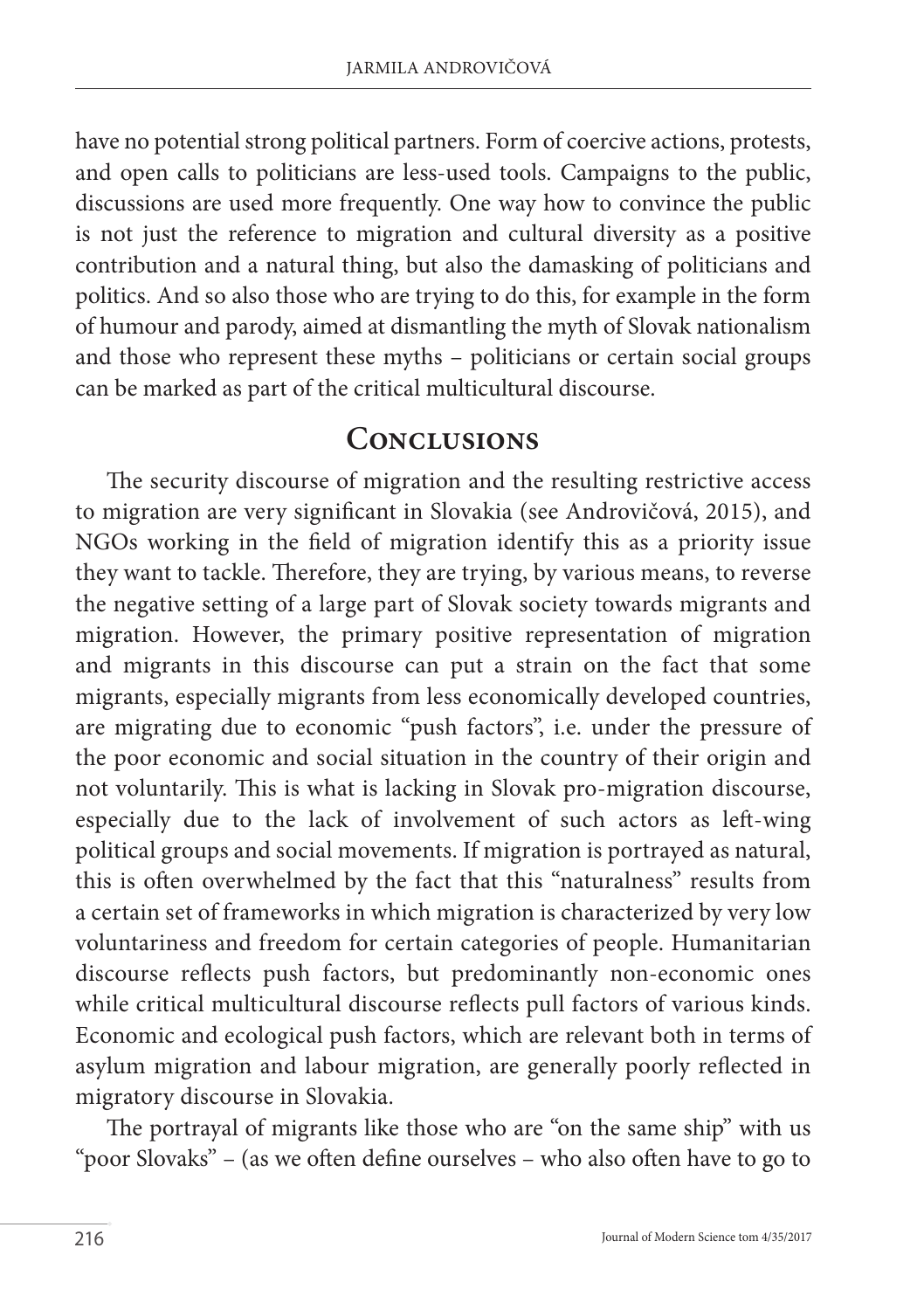work abroad) could be a productive strategy of changing attitudes towards migration in favour of greater openness and acceptance of foreigners. This partially seems to be the case of Poland. In European comparative studies (e.g. Eurobarometer), Poland is among the countries of Central Europe and the former Eastern bloc, which is the most tolerant and most open to immigrants and immigration, and is above the EU average in polls measuring the attitudes towards immigrants, whereas other Central European and post-socialist countries (including Slovakia and the Czech Republic) are, often significantly, below the average. One of the possible interpretations (although it is not the only possible explanation) is that the inhabitants of Poland are more likely to identify themselves with the immigrants as they are the ones who often migrate for work or study. The moment of identifying a migrant as someone with whom I am or might be one day, or my relatives is probably higher in Poland. It is possible to say that in nowadays societies we are all "potential migrants", each of us carry in a set of assumptions under which circumstances we would be willing or forced to move. Although this is individual and dependent on a number of other factors (e.g. age), such an identification contains a certain idea of solidarity of "us" – potential migrants, which shifts the discursive boundary of "us" vs. "them" – from a predominantly ethnic definition to a definition given by a common position. It is another concept of solidarity – which is not primarily national or ethnic.

This is also important in relation to migrants. The category of a migrant is, as Joppke and Morawska (2003) pointed out, also sliceable to other social categories. In Slovakia, there is a lack of cross-section approach in the case of migrants. Particular segments of the society operate many times without awareness of the ethnic or cultural diversity with which they are actually confronted. There are organizations that deal with migrants, but less attention is paid specifically to migrants and foreigners in certain social position – e.g. employees, pupils, unemployed, seniors, etc. Some organizations, at least in some areas, are actively working to change the attitudes of stakeholders (e.g. in the field of education or in the municipal policy), but these were all initiatives by non-governmental organizations, although in cooperation with the competent authorities, it is necessary to say that more involvement of state institutions is needed.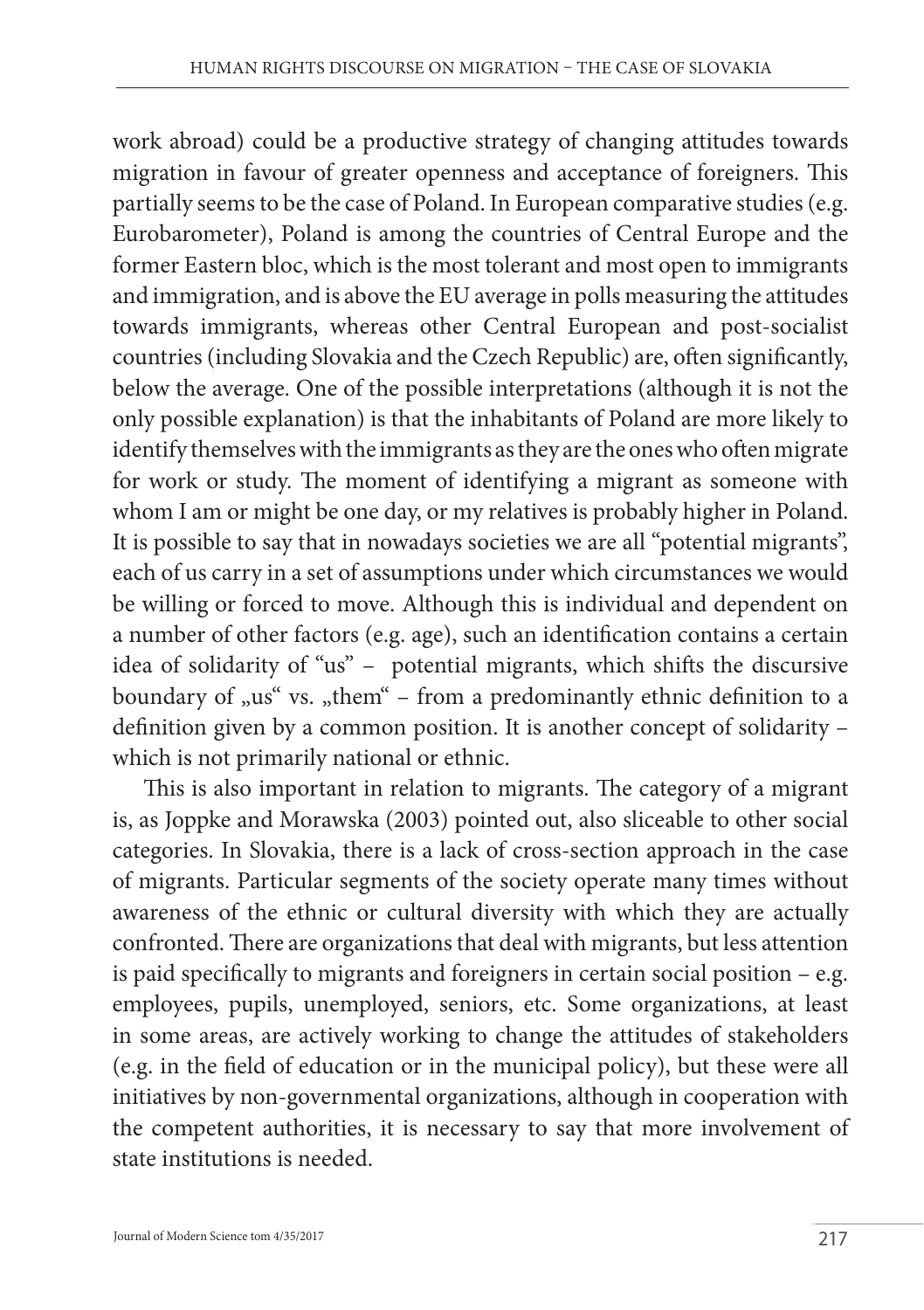To be "pro-migratory" therefore should mean not only a celebration of movement and cultural diversity. It should also include practical efforts and steps towards removing the "push" factors of migration – economic, humanitarian, environmental, etc. And it should also mean the effort in migrant integration, attention to removing the obstacles that migrants experience in their everyday lives. However, this cannot be managed by non-governmental organizations, and there is a need for the involvement of other actors, especially public administration and state. This process could avoid strong ethnicization of the public space (Vašečka, 2009), which is of a structural character.

#### **References**

- Ager, A., Ager, J. (2011). *Faith and the Discourse of Secular Humanitarianism*., "Journal of Refugee Studies" 24 (3), p. 456–472. ISSN 0951-6328.
- Androvičová, J. (2015). *Sekuritizácia migrantov na Slovensku analýza diskurzu*, "In Sociológia" 47 (5), p. 319–333.
- Basok, T. (2009). *Counter-hegemonic Human Rights Discourses and Migrant Rights Activism in the USA and Kanada*, "International Journal of Comparative Sociology" 50 (2), p. 183–205. ISSN 0020-7152.
- Bigo, D. (2002a). *To Reassure and Protect after September 11th* [online]. In Social Science Research Council Essays [cit. 1.7.2012], http://www.ssrc.org/sept11/essays/bigo.htm [access: 20.11.2017].
- Bigo, D. (2002b). *Security and Immigration: Toward a Critique of the Governmentality of Unease*, "Alternatives: Global, Local, Political" 27 (Special Issue), p. 63–92. ISSN 0304-3754.
- Brown, W. (2004). *"The most we can hope for*"*: Human rights and the politics of fatalism*, "South Atlantic Quarterly" 103(2–3), p. 451–463. ISSN 0038-2876.
- Buonfino, A. (2004). *Between Unity and Plurality: The Politicization and Securiti*zation of the Discourse of Immigration in Europe, "New Political Science" 26 (1), p. 23–48. ISSN 0739-3148.
- Chandler, D. (2002). *Introduction: Rethinking Human Rights*, [in:] D. Chandler (ed.), *Rethinking Human Rights Critical Approaches to International Politics,* Hampshire, Backingstoke: Pallgrave Macmillan. ISBN 9780333977163.
- CVEK. Undated source. *Slovensko pre všetkých: naozaj pre všetkých. Memorandum Iniciatívy* [online], http://www.cvek.sk/uploaded/files/Slovensko%20pre%20 v%C5%A1etk%C3%BDch\_MEMO.pdf [access: 20.11.2017].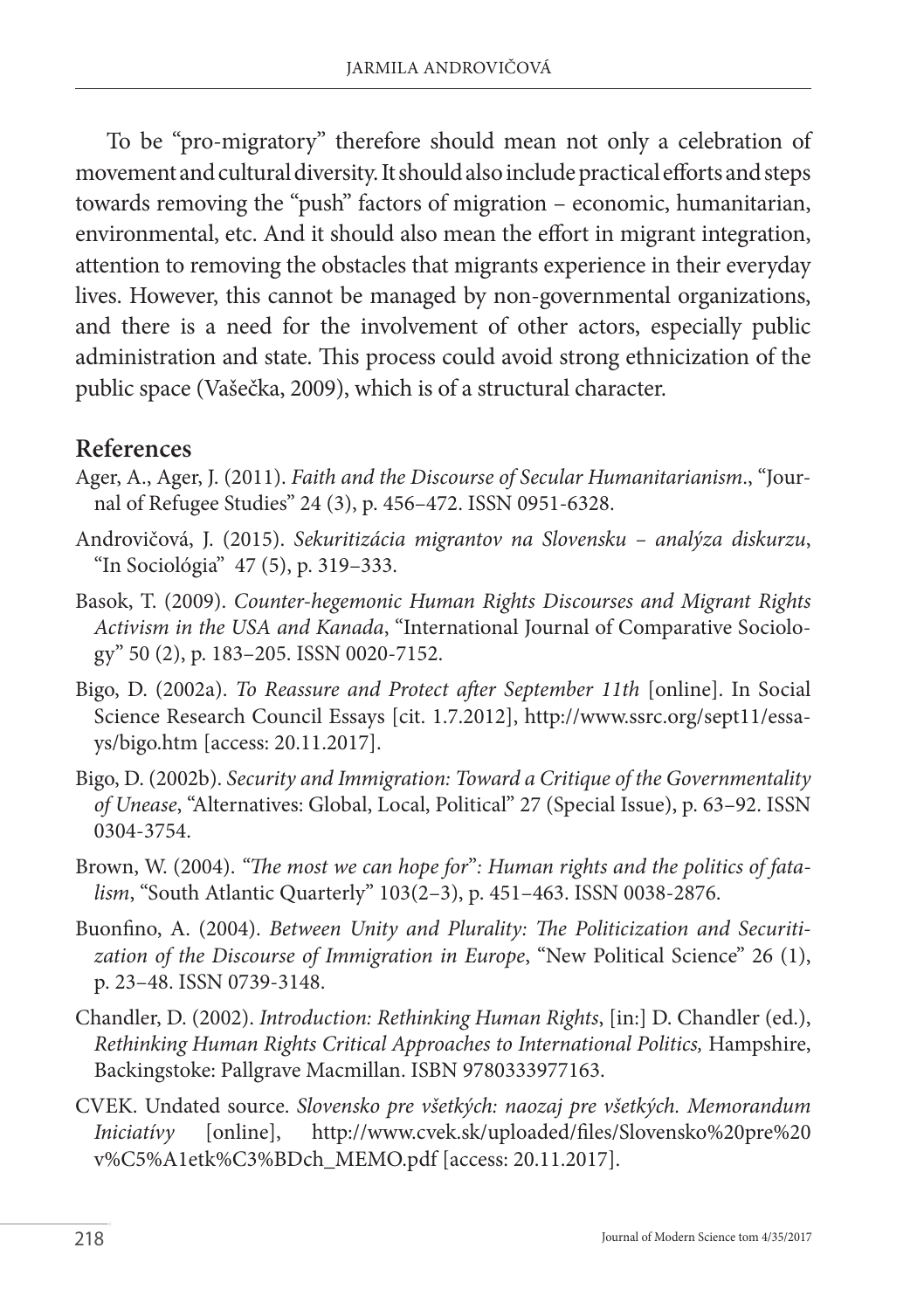- Huysmans, J. (2000). *The European Union and the Securitization of Migration*, "Journal of Common Market Studies" 38, p. 751–777. ISSN 1468-5965.
- Estevéz, A. (2012). *Human Rights, Migration, and Social Conflict: Toward a Decolonized Global Justice*, Hampshire, Basingstoke: Palgrave Macmillan ISBN 9780230339449.
- Foucault, M. (2006). *Rád diskurzu*, Bratislava: Agora. ISBN 9788096939435.
- Fraser, N. (2005). *Reframing Justice in a Globalizing World*, "New Left Review" 36, p. 69–88. ISSN 0028-6060.
- Gallová-Kriglerová, E., Kadlečíková, J., Lajčáková, J. (2009). *Migranti. Nový pohľad na staré problémy. Multikulturalizmus a kultúrna integrácia migrantov na Slovensku* [online], Bratislava: CVEK, http://www.cvek.sk/uploaded/files/CVEK\_migranti\_final.pdf [access: 20.11.2017].
- Government of Slovak Republic. (2009). *Štatút Riadiaceho výboru pre migráciu a integráciu cudzincov* [online], Bratislava: Government of Slovak Republic, https:// lt.justice.gov.sk/.../priloha.rtf [access: 20.11.2017].
- Johnson, H.L. (2011). *Click to Donate: visual images, constructing victims and imagining the female refugee*, "Third World Quarterly" 32 (6), p. 1015–1037. ISSN 0143-6597.
- Joppke, C., Morawska, E. (2003). *Integrating Immigrants in Liberal Nation-States: Policies and Practices*, [in:] C. Joppke, E. Morawska (eds.), *Toward Assimilation and Citizenship*, Hampshire, Basingstoke: Palgrave Macmillan. ISBN 9781403904911.
- Koopmans, R. (2005). *Contested Citizenship: Immigration and Cultural Diversity in Europe*, Minnesota: University of Minnesota Press. ISBN 9780816646630.
- Laclau, E., Mouffe, Ch. (2001). *Hegemony and Socialist Strategy: Towards a Radical Democratic Politics*, London, New York: Verso. ISBN 9781859843307.
- MV. 2011. *Migračná politika Slovenskej republiky s výhľadom do roku 2020* [online], Bratislava: Ministery of Interior, http://www.minv.sk/?zamer-migracnej-politikyslovenskej-republiky [access: 20.11.2017].
- NMŠ. 2011. *Migranti v centre pozornosti* [online], Videoreport of discusion in festival "fjúžn", https://www.youtube.com/watch?v=Whavj0fz\_DE [access: 20.11.2017].
- Pollis, A., Schwab, P. (1980). *Human rights: A western construct with limited applicability*, [in:] A. Pollis, P. Schwab (eds.), *Human Rights: Cultural and Ideological Perspectives*, p. 1–18, New York: Praeger. ISBN 9780030466311.